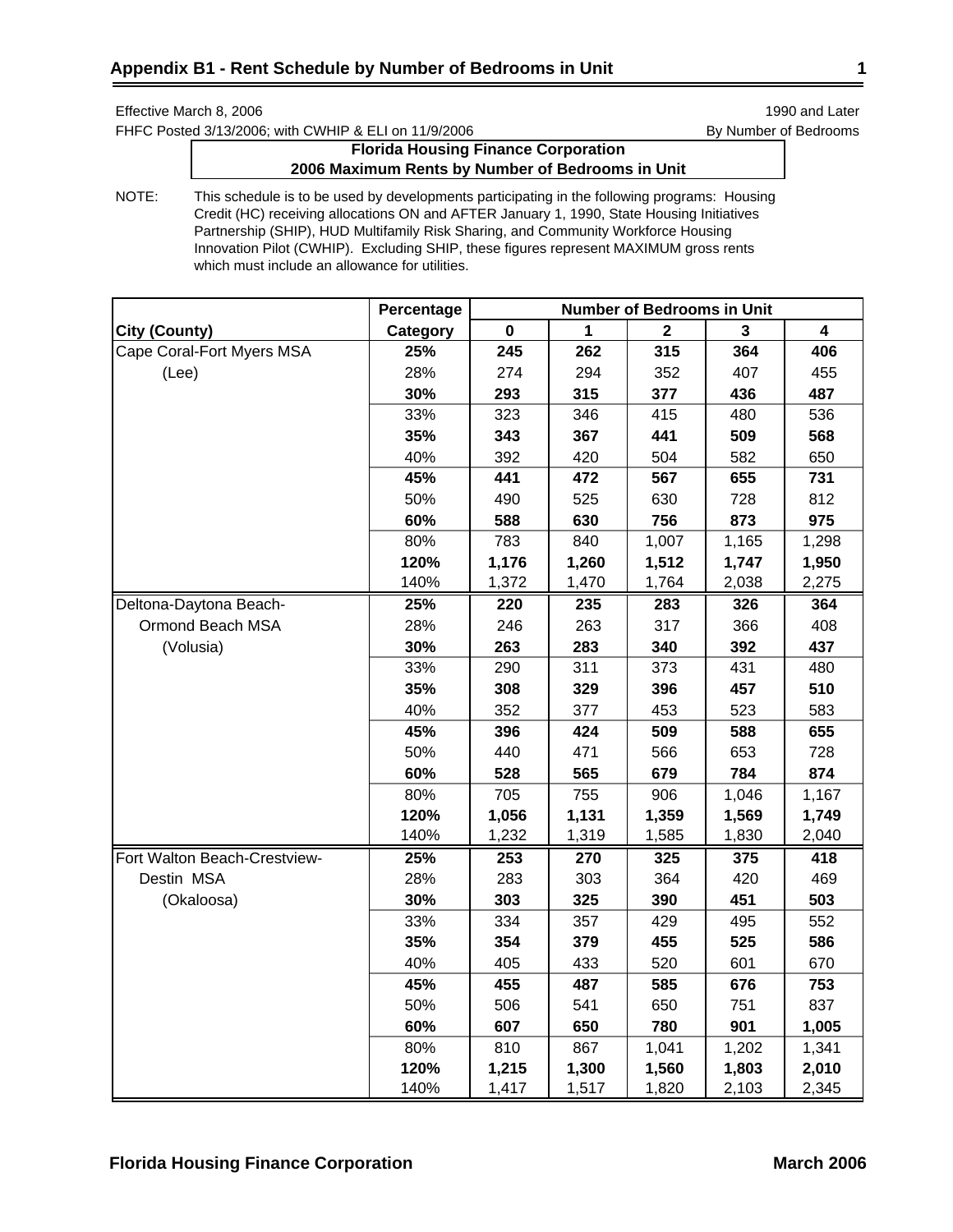FHFC Posted 3/13/2006; with CWHIP & ELI on 11/9/2006 By Number of Bedrooms

# **Florida Housing Finance Corporation 2006 Maximum Rents by Number of Bedrooms in Unit**

|                          | Percentage | <b>Number of Bedrooms in Unit</b> |       |                         |       |                         |
|--------------------------|------------|-----------------------------------|-------|-------------------------|-------|-------------------------|
| <b>City (County)</b>     | Category   | $\mathbf 0$                       | 1     | $\overline{\mathbf{2}}$ | 3     | $\overline{\mathbf{4}}$ |
| Gainesville MSA          | 25%        | 238                               | 255   | 306                     | 354   | 395                     |
| (Alachua/Gilchrist)      | 28%        | 267                               | 286   | 343                     | 396   | 442                     |
|                          | 30%        | 286                               | 306   | 367                     | 425   | 473                     |
|                          | 33%        | 315                               | 337   | 405                     | 467   | 521                     |
|                          | 35%        | 334                               | 357   | 429                     | 496   | 553                     |
|                          | 40%        | 382                               | 409   | 491                     | 567   | 632                     |
|                          | 45%        | 429                               | 460   | 552                     | 637   | 711                     |
|                          | 50%        | 477                               | 511   | 613                     | 708   | 790                     |
|                          | 60%        | 573                               | 613   | 736                     | 850   | 948                     |
|                          | 80%        | 762                               | 817   | 981                     | 1,133 | 1,265                   |
|                          | 120%       | 1,146                             | 1,227 | 1,473                   | 1,701 | 1,896                   |
|                          | 140%       | 1,337                             | 1,431 | 1,718                   | 1,984 | 2,212                   |
| <b>Jacksonville MSA</b>  |            |                                   |       |                         |       |                         |
| <b>Baker County HMFA</b> | 25%        | 230                               | 246   | 295                     | 341   | 380                     |
|                          | 28%        | 257                               | 275   | 331                     | 382   | 426                     |
|                          | 30%        | 276                               | 295   | 355                     | 409   | 456                     |
|                          | 33%        | 303                               | 325   | 390                     | 450   | 502                     |
|                          | 35%        | 322                               | 344   | 413                     | 477   | 532                     |
|                          | 40%        | 368                               | 394   | 473                     | 546   | 609                     |
|                          | 45%        | 414                               | 443   | 532                     | 614   | 685                     |
|                          | 50%        | 460                               | 492   | 591                     | 682   | 761                     |
|                          | 60%        | 552                               | 591   | 709                     | 819   | 913                     |
|                          | 80%        | 735                               | 787   | 945                     | 1,091 | 1,217                   |
|                          | 120%       | 1,104                             | 1,182 | 1,419                   | 1,638 | 1,827                   |
|                          | 140%       | 1,288                             | 1,379 | 1,655                   | 1,911 | 2,131                   |
| Jacksonville HMFA        | 25%        | 263                               | 282   | 339                     | 391   | 436                     |
| (Clay/Duval/             | 28%        | 295                               | 316   | 380                     | 438   | 489                     |
| Nassau/Saint Johns)      | 30%        | 316                               | 339   | 407                     | 470   | 525                     |
|                          | 33%        | 348                               | 372   | 447                     | 517   | 576                     |
|                          | 35%        | 369                               | 395   | 475                     | 548   | 611                     |
|                          | 40%        | 422                               | 452   | 543                     | 627   | 699                     |
|                          | 45%        | 474                               | 508   | 610                     | 705   | 786                     |
|                          | 50%        | 527                               | 565   | 678                     | 783   | 873                     |
|                          | 60%        | 633                               | 678   | 814                     | 940   | 1,048                   |
|                          | 80%        | 845                               | 905   | 1,086                   | 1,254 | 1,398                   |
|                          | 120%       | 1,266                             | 1,356 | 1,629                   | 1,881 | 2,097                   |
|                          | 140%       | 1,477                             | 1,582 | 1,900                   | 2,194 | 2,446                   |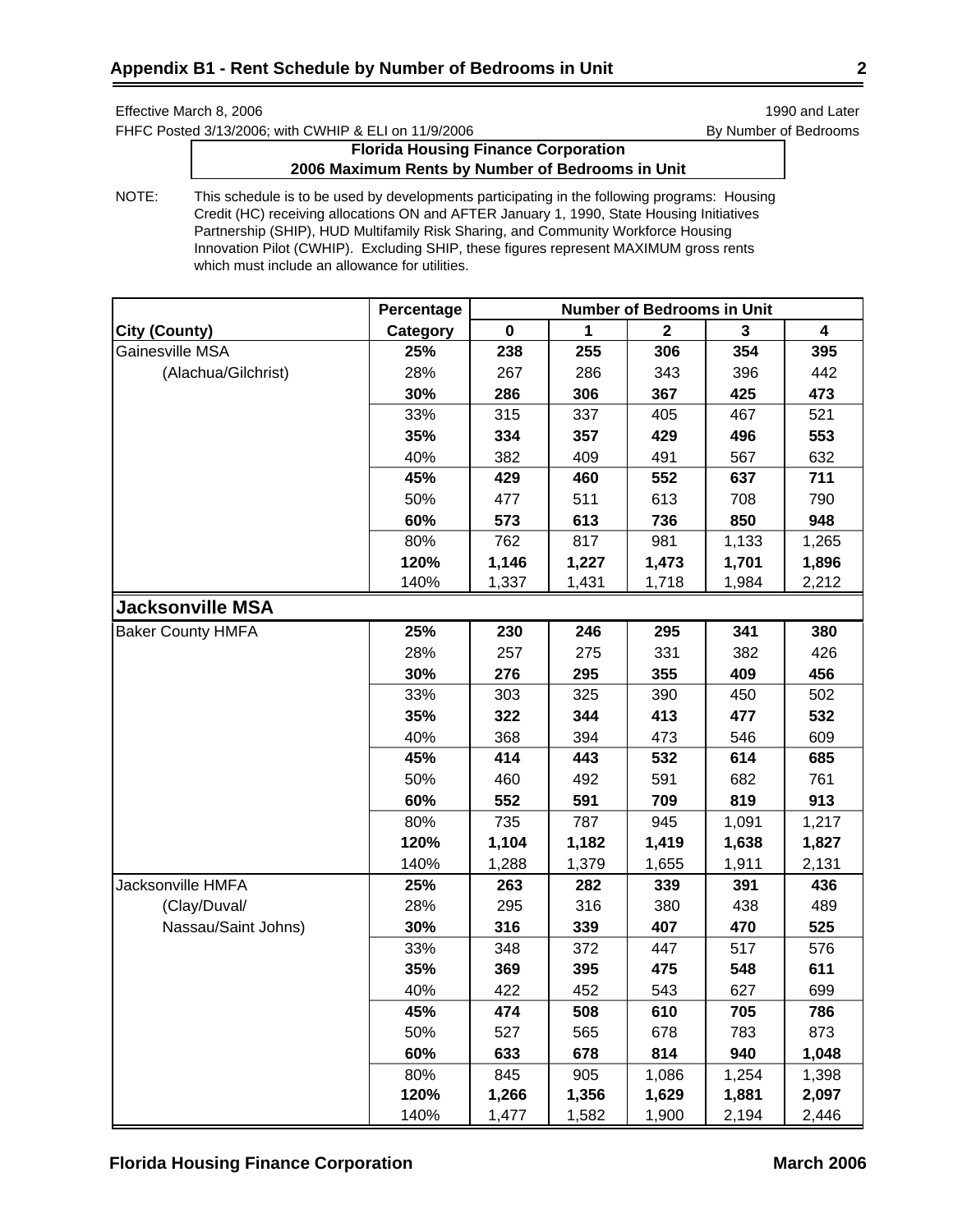FHFC Posted 3/13/2006; with CWHIP & ELI on 11/9/2006 By Number of Bedrooms

# **Florida Housing Finance Corporation 2006 Maximum Rents by Number of Bedrooms in Unit**

|                      | Percentage | <b>Number of Bedrooms in Unit</b> |       |              |       |       |  |
|----------------------|------------|-----------------------------------|-------|--------------|-------|-------|--|
| <b>City (County)</b> | Category   | $\bf{0}$                          |       | $\mathbf{2}$ | 3     | 4     |  |
| <b>Lakeland MSA</b>  | 25%        | 216                               | 232   | 278          | 321   | 358   |  |
| (Polk)               | 28%        | 242                               | 260   | 312          | 360   | 401   |  |
|                      | 30%        | 260                               | 278   | 333          | 386   | 431   |  |
|                      | 33%        | 286                               | 306   | 367          | 424   | 473   |  |
|                      | 35%        | 303                               | 325   | 390          | 450   | 502   |  |
|                      | 40%        | 347                               | 371   | 446          | 515   | 574   |  |
|                      | 45%        | 390                               | 417   | 501          | 579   | 645   |  |
|                      | 50%        | 433                               | 464   | 557          | 643   | 717   |  |
|                      | 60%        | 520                               | 557   | 669          | 772   | 861   |  |
|                      | 80%        | 692                               | 742   | 891          | 1,029 | 1,148 |  |
|                      | 120%       | 1,041                             | 1,114 | 1,338        | 1,545 | 1,722 |  |
|                      | 140%       | 1,214                             | 1,300 | 1,561        | 1,802 | 2,009 |  |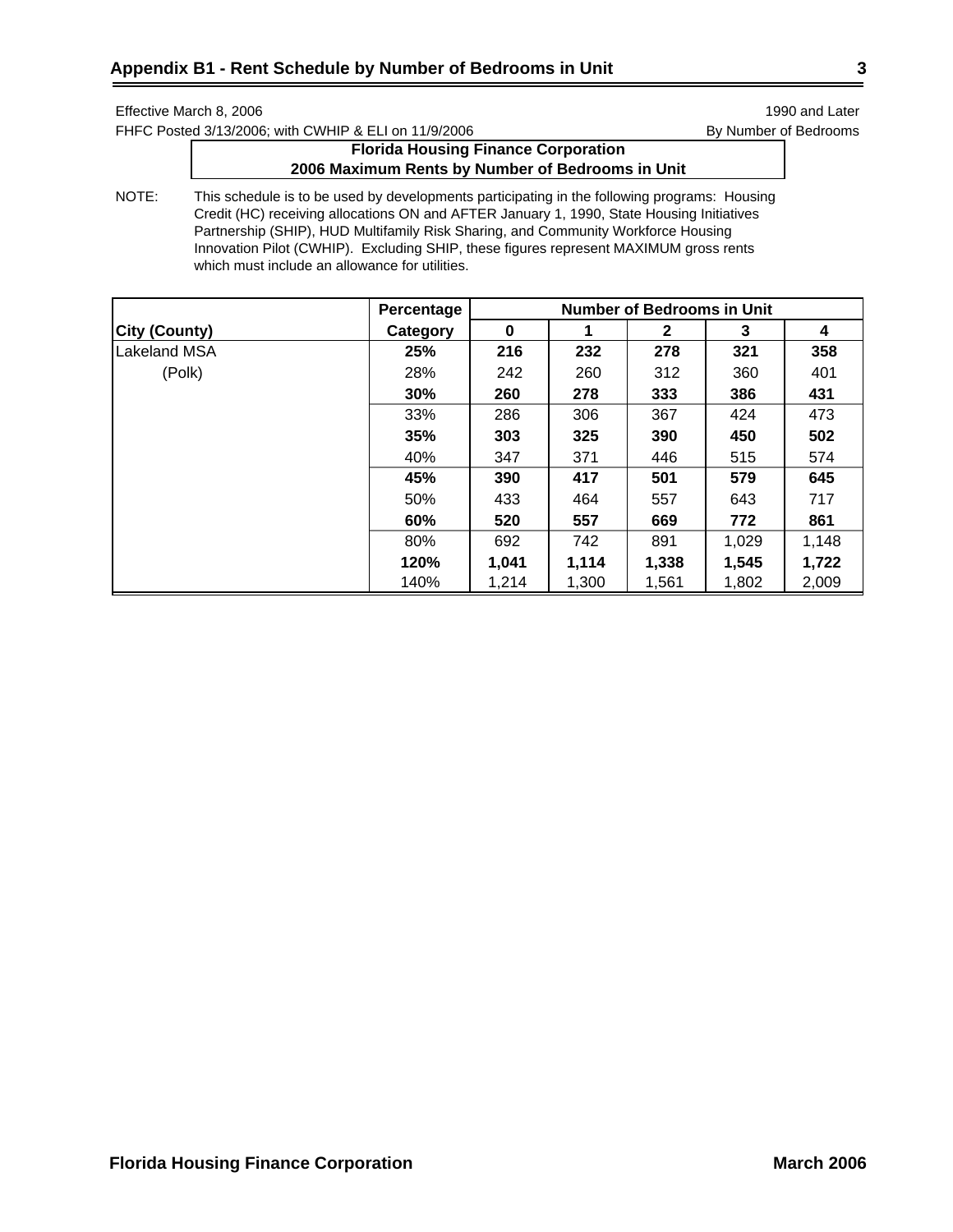FHFC Posted 3/13/2006; with CWHIP & ELI on 11/9/2006 By Number of Bedrooms

# **Florida Housing Finance Corporation 2006 Maximum Rents by Number of Bedrooms in Unit**

|                                       | Percentage | <b>Number of Bedrooms in Unit</b> |              |              |              |       |
|---------------------------------------|------------|-----------------------------------|--------------|--------------|--------------|-------|
| <b>City (County)</b>                  | Category   | $\mathbf 0$                       | $\mathbf{1}$ | $\mathbf{2}$ | $\mathbf{3}$ | 4     |
| Miami-Fort Lauderdale-Miami Beach MSA |            |                                   |              |              |              |       |
| Fort Lauderdale HMFA                  | 25%        | 265                               | 284          | 340          | 393          | 439   |
| (Broward)                             | 28%        | 296                               | 318          | 381          | 441          | 492   |
|                                       | 30%        | 318                               | 341          | 410          | 473          | 527   |
|                                       | 33%        | 349                               | 374          | 449          | 519          | 579   |
|                                       | 35%        | 371                               | 397          | 476          | 551          | 615   |
|                                       | 40%        | 424                               | 454          | 545          | 630          | 703   |
|                                       | 45%        | 477                               | 511          | 613          | 708          | 790   |
|                                       | 50%        | 530                               | 568          | 681          | 787          | 878   |
|                                       | 60%        | 636                               | 681          | 817          | 945          | 1,054 |
|                                       | 80%        | 848                               | 909          | 1,091        | 1,261        | 1,406 |
|                                       | 120%       | 1,272                             | 1,363        | 1,635        | 1,890        | 2,109 |
|                                       | 140%       | 1,484                             | 1,590        | 1,907        | 2,205        | 2,460 |
| Miami-Miami Beach-                    | 25%        | 244                               | 261          | 314          | 363          | 405   |
| Kendall HMFA                          | 28%        | 273                               | 293          | 352          | 407          | 453   |
| (Miami-Dade)                          | 30%        | 293                               | 314          | 377          | 435          | 486   |
|                                       | 33%        | 322                               | 345          | 414          | 479          | 534   |
|                                       | 35%        | 342                               | 366          | 440          | 508          | 567   |
|                                       | 40%        | 391                               | 419          | 503          | 581          | 648   |
|                                       | 45%        | 439                               | 471          | 565          | 654          | 729   |
|                                       | 50%        | 488                               | 523          | 628          | 726          | 810   |
|                                       | 60%        | 586                               | 628          | 754          | 872          | 972   |
|                                       | 80%        | 782                               | 838          | 1,006        | 1,162        | 1,296 |
|                                       | 120%       | 1,173                             | 1,257        | 1,509        | 1,744        | 1,944 |
|                                       | 140%       | 1,368                             | 1,466        | 1,760        | 2,035        | 2,268 |
| West Palm Beach-                      | 25%        | 281                               | 301          | 362          | 418          | 466   |
| Boca Raton HMFA                       | 28%        | 315                               | 338          | 406          | 469          | 522   |
| (Palm Beach)                          | 30%        | 337                               | 361          | 433          | 501          | 560   |
|                                       | 33%        | 372                               | 398          | 478          | 552          | 616   |
|                                       | 35%        | 394                               | 422          | 507          | 586          | 653   |
|                                       | 40%        | 451                               | 483          | 580          | 670          | 747   |
|                                       | 45%        | 507                               | 543          | 652          | 753          | 840   |
|                                       | 50%        | 563                               | 603          | 725          | 837          | 933   |
|                                       | 60%        | 676                               | 724          | 870          | 1,005        | 1,120 |
|                                       | 80%        | 901                               | 965          | 1,158        | 1,338        | 1,493 |
|                                       | 120%       | 1,353                             | 1,449        | 1,740        | 2,010        | 2,241 |
|                                       | 140%       | 1,578                             | 1,690        | 2,030        | 2,345        | 2,614 |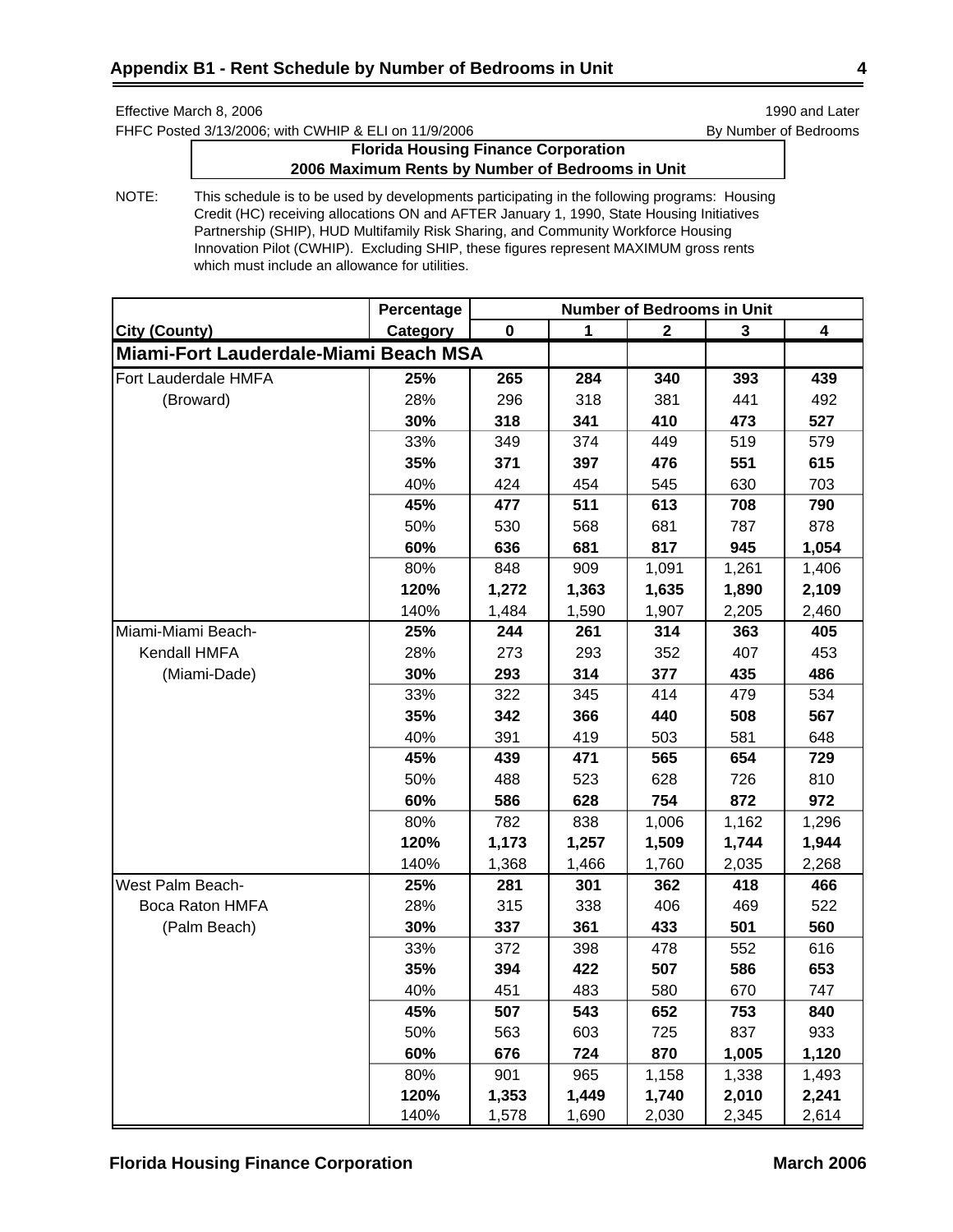FHFC Posted 3/13/2006; with CWHIP & ELI on 11/9/2006 By Number of Bedrooms

# **Florida Housing Finance Corporation 2006 Maximum Rents by Number of Bedrooms in Unit**

|                         | Percentage | <b>Number of Bedrooms in Unit</b> |       |             |       |                         |
|-------------------------|------------|-----------------------------------|-------|-------------|-------|-------------------------|
| <b>City (County)</b>    | Category   | 0                                 | 1     | $\mathbf 2$ | 3     | $\overline{\mathbf{4}}$ |
| Naples-Marco Island MSA | 25%        | 305                               | 327   | 392         | 453   | 506                     |
| (Collier)               | 28%        | 342                               | 366   | 439         | 508   | 567                     |
|                         | 30%        | 366                               | 392   | 471         | 545   | 607                     |
|                         | 33%        | 403                               | 431   | 518         | 598   | 668                     |
|                         | 35%        | 427                               | 458   | 549         | 635   | 708                     |
|                         | 40%        | 489                               | 523   | 628         | 726   | 810                     |
|                         | 45%        | 550                               | 588   | 706         | 816   | 911                     |
|                         | 50%        | 611                               | 654   | 785         | 907   | 1,012                   |
|                         | 60%        | 733                               | 785   | 942         | 1,089 | 1,215                   |
|                         | 80%        | 977                               | 1,047 | 1,256       | 1,451 | 1,620                   |
|                         | 120%       | 1,467                             | 1,570 | 1,884       | 2,178 | 2,430                   |
|                         | 140%       | 1,711                             | 1,832 | 2,198       | 2,541 | 2,835                   |
| Ocala MSA               | 25%        | 196                               | 210   | 252         | 291   | 325                     |
| (Marion)                | 28%        | 219                               | 235   | 282         | 326   | 364                     |
|                         | 30%        | 235                               | 251   | 302         | 350   | 390                     |
|                         | 33%        | 259                               | 277   | 333         | 385   | 429                     |
|                         | 35%        | 274                               | 294   | 353         | 408   | 455                     |
|                         | 40%        | 314                               | 336   | 404         | 467   | 521                     |
|                         | 45%        | 353                               | 378   | 454         | 525   | 586                     |
|                         | 50%        | 392                               | 420   | 505         | 583   | 651                     |
|                         | 60%        | 471                               | 504   | 606         | 700   | 781                     |
|                         | 80%        | 628                               | 673   | 807         | 933   | 1,041                   |
|                         | 120%       | 942                               | 1,009 | 1,212       | 1,401 | 1,563                   |
|                         | 140%       | 1,099                             | 1,177 | 1,414       | 1,634 | 1,823                   |
| <b>Orlando MSA</b>      | 25%        | 251                               | 269   | 323         | 373   | 416                     |
| (Lake/Orange/           | 28%        | 281                               | 301   | 361         | 417   | 466                     |
| Osceola/Seminole)       | 30%        | 301                               | 322   | 387         | 447   | 498                     |
|                         | 33%        | 331                               | 355   | 426         | 492   | 549                     |
|                         | 35%        | 351                               | 376   | 452         | 522   | 582                     |
|                         | 40%        | 402                               | 430   | 517         | 597   | 666                     |
|                         | 45%        | 452                               | 484   | 581         | 671   | 749                     |
|                         | 50%        | 502                               | 538   | 646         | 746   | 832                     |
|                         | 60%        | 603                               | 645   | 775         | 895   | 999                     |
|                         | 80%        | 803                               | 860   | 1,032       | 1,193 | 1,331                   |
|                         | 120%       | 1,206                             | 1,291 | 1,551       | 1,791 | 1,998                   |
|                         | 140%       | 1,547                             | 1,657 | 1,990       | 2,298 | 2,564                   |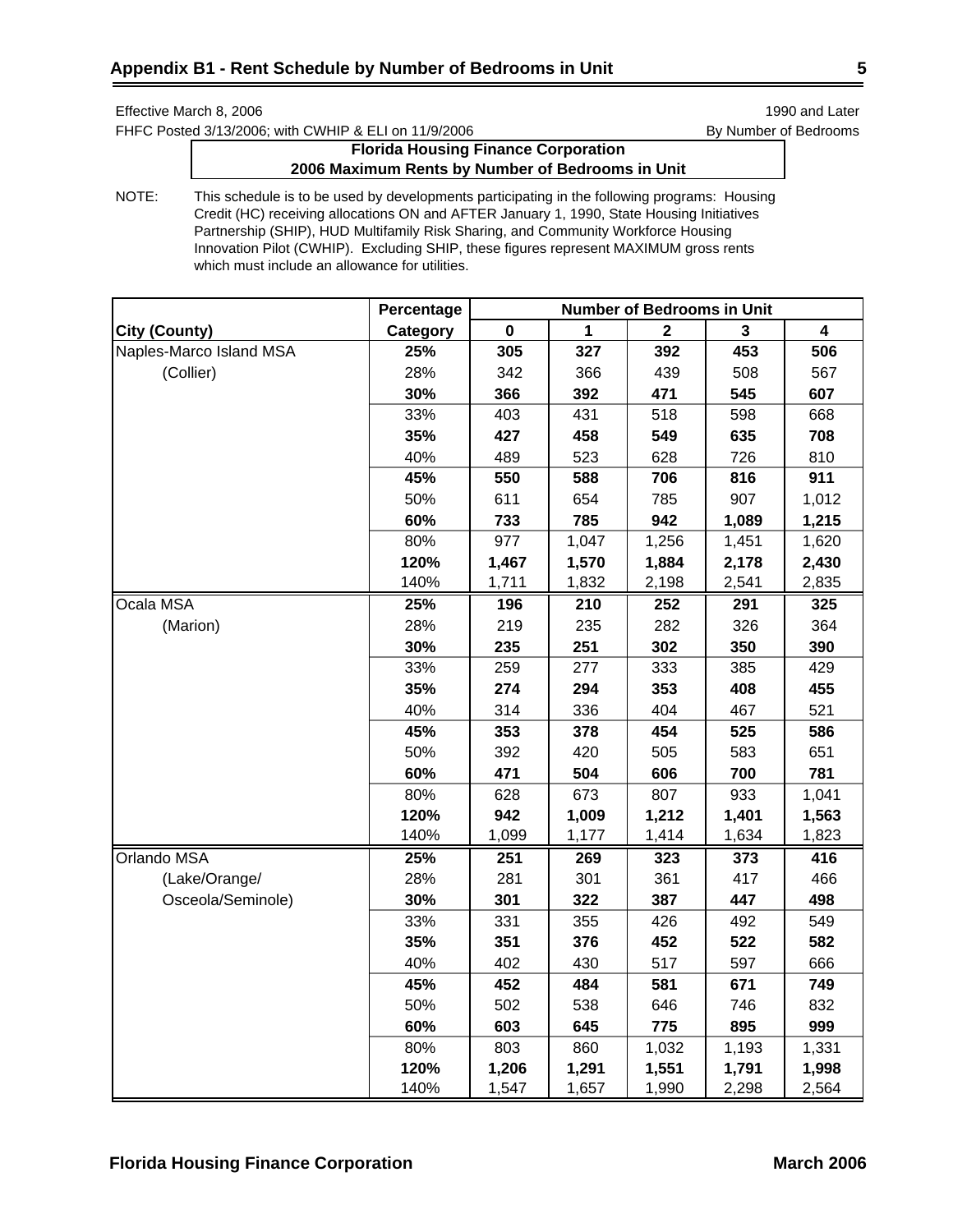FHFC Posted 3/13/2006; with CWHIP & ELI on 11/9/2006 By Number of Bedrooms

# **Florida Housing Finance Corporation 2006 Maximum Rents by Number of Bedrooms in Unit**

|                            | Percentage | <b>Number of Bedrooms in Unit</b> |       |             |       |                         |  |
|----------------------------|------------|-----------------------------------|-------|-------------|-------|-------------------------|--|
| City (County)              | Category   | $\mathbf 0$                       |       | $\mathbf 2$ | 3     | $\overline{\mathbf{4}}$ |  |
| Palm Bay-Melbourne-        | 25%        | 250                               | 268   | 322         | 372   | 415                     |  |
| <b>Titusville MSA</b>      | 28%        | 280                               | 300   | 361         | 417   | 465                     |  |
| (Brevard)                  | 30%        | 301                               | 322   | 387         | 447   | 498                     |  |
|                            | 33%        | 330                               | 354   | 425         | 491   | 548                     |  |
|                            | 35%        | 350                               | 375   | 451         | 521   | 581                     |  |
|                            | 40%        | 401                               | 429   | 516         | 596   | 665                     |  |
|                            | 45%        | 451                               | 483   | 580         | 670   | 748                     |  |
|                            | 50%        | 501                               | 536   | 645         | 745   | 831                     |  |
|                            | 60%        | 601                               | 644   | 774         | 894   | 997                     |  |
|                            | 80%        | 802                               | 860   | 1,031       | 1,191 | 1,330                   |  |
|                            | 120%       | 1,203                             | 1,288 | 1,548       | 1,788 | 1,995                   |  |
|                            | 140%       | 1,403                             | 1,503 | 1,806       | 2,086 | 2,327                   |  |
| Panama City-Lynn Haven MSA | 25%        | $\overline{225}$                  | 241   | 290         | 335   | 374                     |  |
| (Bay)                      | 28%        | 252                               | 270   | 324         | 375   | 419                     |  |
|                            | 30%        | 271                               | 290   | 348         | 403   | 450                     |  |
|                            | 33%        | 297                               | 319   | 382         | 442   | 494                     |  |
|                            | 35%        | 315                               | 338   | 406         | 469   | 524                     |  |
|                            | 40%        | 361                               | 387   | 464         | 536   | 599                     |  |
|                            | 45%        | 406                               | 435   | 522         | 603   | 673                     |  |
|                            | 50%        | 451                               | 483   | 580         | 670   | 748                     |  |
|                            | 60%        | 541                               | 580   | 696         | 804   | 898                     |  |
|                            | 80%        | 722                               | 774   | 928         | 1,073 | 1,197                   |  |
|                            | 120%       | 1,083                             | 1,161 | 1,392       | 1,609 | 1,797                   |  |
|                            | 140%       | 1,263                             | 1,354 | 1,624       | 1,877 | 2,096                   |  |
| Pensacola-Ferry Pass-      | 25%        | 226                               | 243   | 291         | 337   | 376                     |  |
| <b>Brent MSA</b>           | 28%        | 254                               | 272   | 326         | 378   | 421                     |  |
| (Escambia/Santa Rosa)      | 30%        | 272                               | 291   | 350         | 404   | 451                     |  |
|                            | 33%        | 299                               | 320   | 385         | 445   | 496                     |  |
|                            | 35%        | 317                               | 340   | 408         | 472   | 526                     |  |
|                            | 40%        | 363                               | 389   | 467         | 540   | 602                     |  |
|                            | 45%        | 408                               | 437   | 525         | 607   | 677                     |  |
|                            | 50%        | 453                               | 486   | 583         | 675   | 752                     |  |
|                            | 60%        | 544                               | 583   | 700         | 810   | 903                     |  |
|                            | 80%        | 726                               | 778   | 933         | 1,078 | 1,203                   |  |
|                            | 120%       | 1,089                             | 1,167 | 1,401       | 1,620 | 1,806                   |  |
|                            | 140%       | 1,270                             | 1,361 | 1,634       | 1,890 | 2,107                   |  |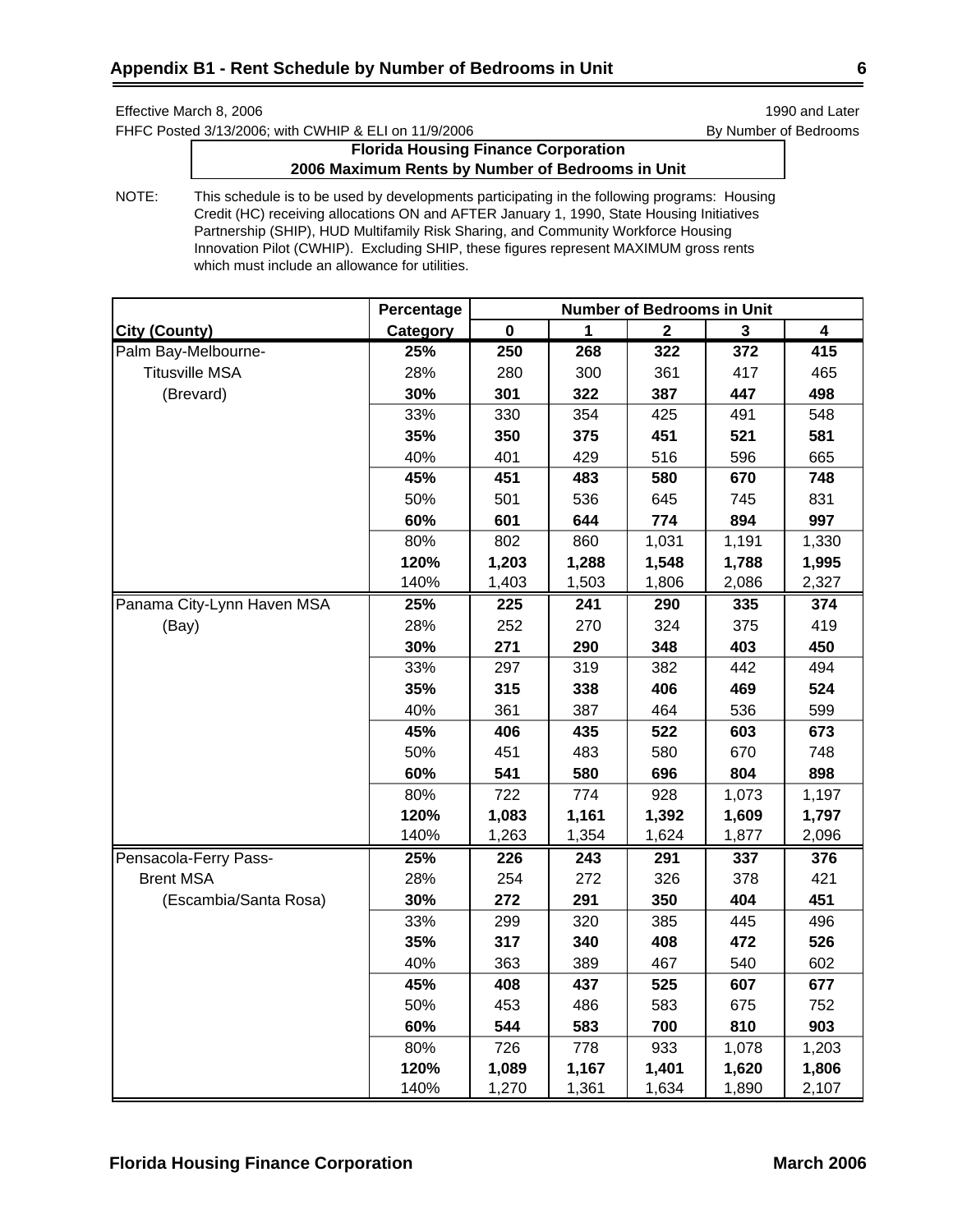FHFC Posted 3/13/2006; with CWHIP & ELI on 11/9/2006 By Number of Bedrooms

# **Florida Housing Finance Corporation 2006 Maximum Rents by Number of Bedrooms in Unit**

|                                  | Percentage | <b>Number of Bedrooms in Unit</b> |       |             |       |       |  |
|----------------------------------|------------|-----------------------------------|-------|-------------|-------|-------|--|
| <b>City (County)</b>             | Category   | $\pmb{0}$                         | 1     | $\mathbf 2$ | 3     | 4     |  |
| Port Saint Lucie-Fort Pierce MSA | 25%        | 238                               | 255   | 306         | 355   | 395   |  |
| (Martin/Saint Lucie)             | 28%        | 267                               | 286   | 343         | 397   | 443   |  |
|                                  | 30%        | 287                               | 307   | 368         | 426   | 475   |  |
|                                  | 33%        | 315                               | 337   | 405         | 468   | 522   |  |
|                                  | 35%        | 334                               | 358   | 429         | 497   | 553   |  |
|                                  | 40%        | 382                               | 409   | 491         | 568   | 633   |  |
|                                  | 45%        | 429                               | 460   | 552         | 639   | 712   |  |
|                                  | 50%        | 477                               | 511   | 613         | 710   | 791   |  |
|                                  | 60%        | 573                               | 614   | 736         | 852   | 949   |  |
|                                  | 80%        | 765                               | 819   | 983         | 1,136 | 1,267 |  |
|                                  | 120%       | 1,146                             | 1,228 | 1,473       | 1,704 | 1,899 |  |
|                                  | 140%       | 1,337                             | 1,433 | 1,718       | 1,988 | 2,215 |  |
| Punta Gorda MSA                  | 25%        | 222                               | 238   | 285         | 330   | 368   |  |
| (Charlotte)                      | 28%        | 249                               | 266   | 319         | 369   | 412   |  |
|                                  | 30%        | 267                               | 286   | 343         | 396   | 442   |  |
|                                  | 33%        | 293                               | 314   | 377         | 436   | 485   |  |
|                                  | 35%        | 311                               | 333   | 399         | 462   | 515   |  |
|                                  | 40%        | 356                               | 381   | 457         | 528   | 589   |  |
|                                  | 45%        | 400                               | 428   | 514         | 594   | 662   |  |
|                                  | 50%        | 445                               | 476   | 571         | 660   | 736   |  |
|                                  | 60%        | 534                               | 571   | 685         | 792   | 883   |  |
|                                  | 80%        | 711                               | 761   | 915         | 1,056 | 1,178 |  |
|                                  | 120%       | 1,068                             | 1,143 | 1,371       | 1,585 | 1,767 |  |
|                                  | 140%       | 1,246                             | 1,333 | 1,599       | 1,849 | 2,061 |  |
| Sarasota-Bradenton-              | 25%        | 255                               | 273   | 328         | 379   | 423   |  |
| Venice MSA                       | 28%        | 286                               | 306   | 368         | 425   | 473   |  |
| (Manatee/Sarasota)               | 30%        | 306                               | 328   | 393         | 455   | 507   |  |
|                                  | 33%        | 337                               | 361   | 433         | 501   | 558   |  |
|                                  | 35%        | 357                               | 383   | 460         | 531   | 592   |  |
|                                  | 40%        | 409                               | 438   | 526         | 607   | 677   |  |
|                                  | 45%        | 460                               | 492   | 591         | 683   | 761   |  |
|                                  | 50%        | 511                               | 547   | 657         | 759   | 846   |  |
|                                  | 60%        | 613                               | 657   | 789         | 911   | 1,015 |  |
|                                  | 80%        | 817                               | 875   | 1,051       | 1,214 | 1,353 |  |
|                                  | 120%       | 1,227                             | 1,314 | 1,578       | 1,822 | 2,031 |  |
|                                  | 140%       | 1,431                             | 1,533 | 1,841       | 2,126 | 2,369 |  |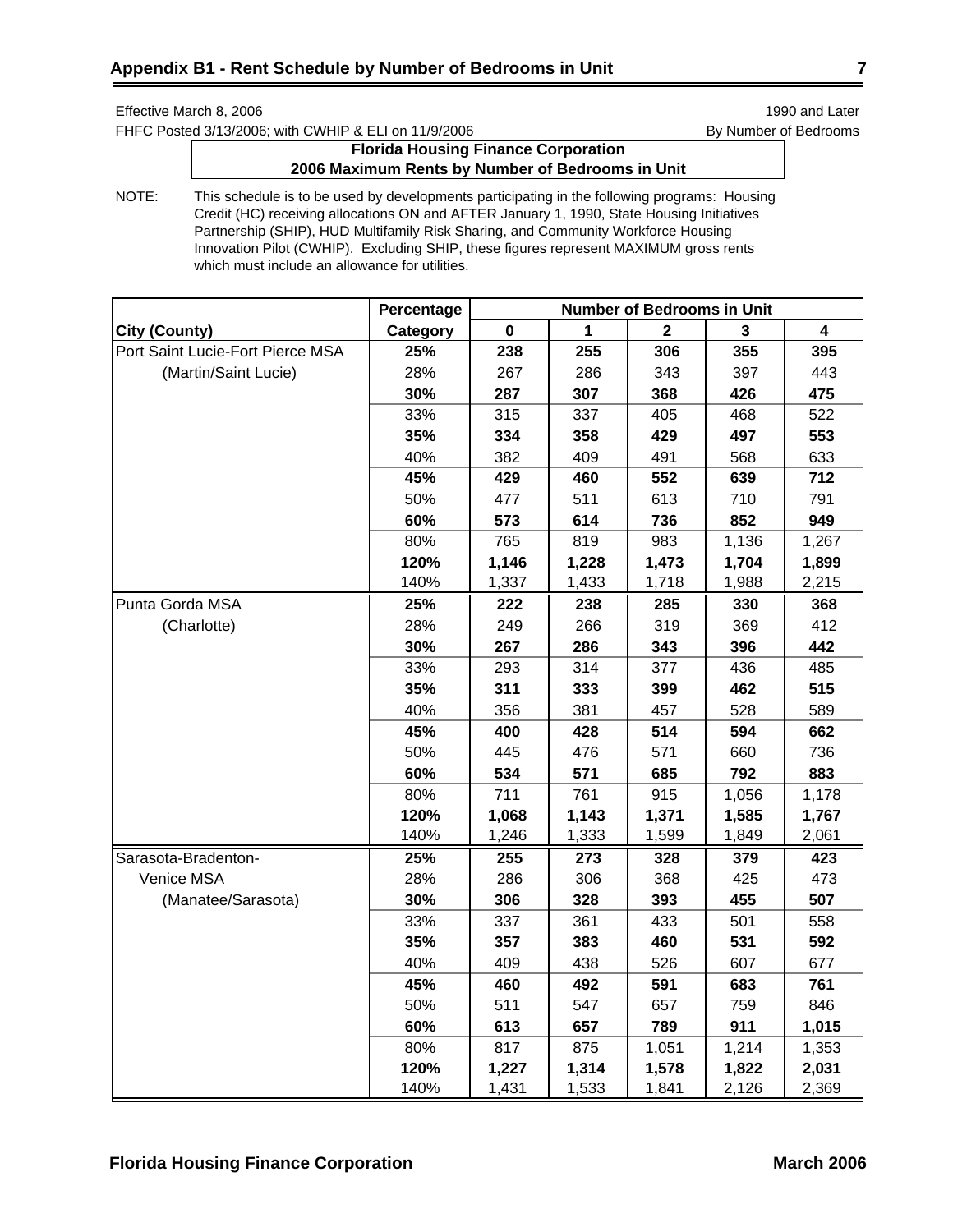FHFC Posted 3/13/2006; with CWHIP & ELI on 11/9/2006 By Number of Bedrooms

# **Florida Housing Finance Corporation 2006 Maximum Rents by Number of Bedrooms in Unit**

NOTE: This schedule is to be used by developments participating in the following programs: Housing Credit (HC) receiving allocations ON and AFTER January 1, 1990, State Housing Initiatives Partnership (SHIP), HUD Multifamily Risk Sharing, and Community Workforce Housing Innovation Pilot (CWHIP). Excluding SHIP, these figures represent MAXIMUM gross rents which must include an allowance for utilities.

|                            | Percentage | <b>Number of Bedrooms in Unit</b> |             |              |       |                  |
|----------------------------|------------|-----------------------------------|-------------|--------------|-------|------------------|
| <b>City (County)</b>       | Category   | $\pmb{0}$                         | $\mathbf 1$ | $\mathbf{2}$ | 3     | $\boldsymbol{4}$ |
| <b>Tallahassee MSA</b>     |            |                                   |             |              |       |                  |
| Tallahassee HMFA           | 25%        | 256                               | 274         | 329          | 380   | 424              |
| (Gadsden/Leon/             | 28%        | 287                               | 307         | 368          | 425   | 475              |
| Jefferson)                 | 30%        | 307                               | 329         | 395          | 456   | 508              |
|                            | 33%        | 338                               | 362         | 434          | 502   | 560              |
|                            | 35%        | 358                               | 384         | 461          | 532   | 594              |
|                            | 40%        | 410                               | 439         | 527          | 608   | 679              |
|                            | 45%        | 461                               | 493         | 592          | 684   | 763              |
|                            | 50%        | 512                               | 548         | 658          | 760   | 848              |
|                            | 60%        | 615                               | 658         | 790          | 912   | 1,018            |
|                            | 80%        | 818                               | 877         | 1,052        | 1,216 | 1,357            |
|                            | 120%       | 1,230                             | 1,317       | 1,581        | 1,825 | 2,037            |
|                            | 140%       | 1,435                             | 1,536       | 1,844        | 2,129 | 2,376            |
| <b>Wakulla County HMFA</b> | 25%        | 224                               | 240         | 288          | 333   | 371              |
|                            | 28%        | 251                               | 269         | 323          | 373   | 416              |
|                            | 30%        | 270                               | 288         | 346          | 400   | 446              |
|                            | 33%        | 296                               | 317         | 381          | 440   | 490              |
|                            | 35%        | 314                               | 336         | 404          | 466   | 520              |
|                            | 40%        | 359                               | 384         | 462          | 533   | 595              |
|                            | 45%        | 403                               | 432         | 519          | 600   | 669              |
|                            | 50%        | 448                               | 480         | 577          | 666   | 743              |
|                            | 60%        | 538                               | 576         | 693          | 800   | 892              |
|                            | 80%        | 718                               | 770         | 923          | 1,067 | 1,190            |
|                            | 120%       | 1,077                             | 1,153       | 1,386        | 1,600 | 1,785            |
|                            | 140%       | 1,256                             | 1,345       | 1,617        | 1,867 | 2,082            |
| Tampa-St.Petersburg-       | 20%        | 190                               | 204         | 245          | 283   | 315              |
| <b>Clearwater MSA</b>      | 25%        | 238                               | 255         | 306          | 353   | 394              |
| (Hernando/Hillsborough/    | 28%        | 266                               | 285         | 343          | 396   | 441              |
| Pasco/Pinellas)            | 30%        | 285                               | 305         | 366          | 423   | 472              |
|                            | 33%        | 314                               | 336         | 404          | 466   | 520              |
|                            | 35%        | 333                               | 357         | 428          | 495   | 552              |
|                            | 40%        | 381                               | 408         | 490          | 566   | 631              |
|                            | 45%        | 428                               | 459         | 551          | 636   | 709              |
|                            | 50%        | 476                               | 510         | 612          | 707   | 788              |
|                            | 60%        | 571                               | 612         | 735          | 849   | 946              |
|                            | 80%        | 761                               | 815         | 978          | 1,131 | 1,261            |
|                            | 120%       | 1,143                             | 1,224       | 1,470        | 1,698 | 1,893            |
|                            | 140%       | 1,333                             | 1,428       | 1,715        | 1,981 | 2,208            |

**Florida Housing Finance Corporation March 2006** March 2006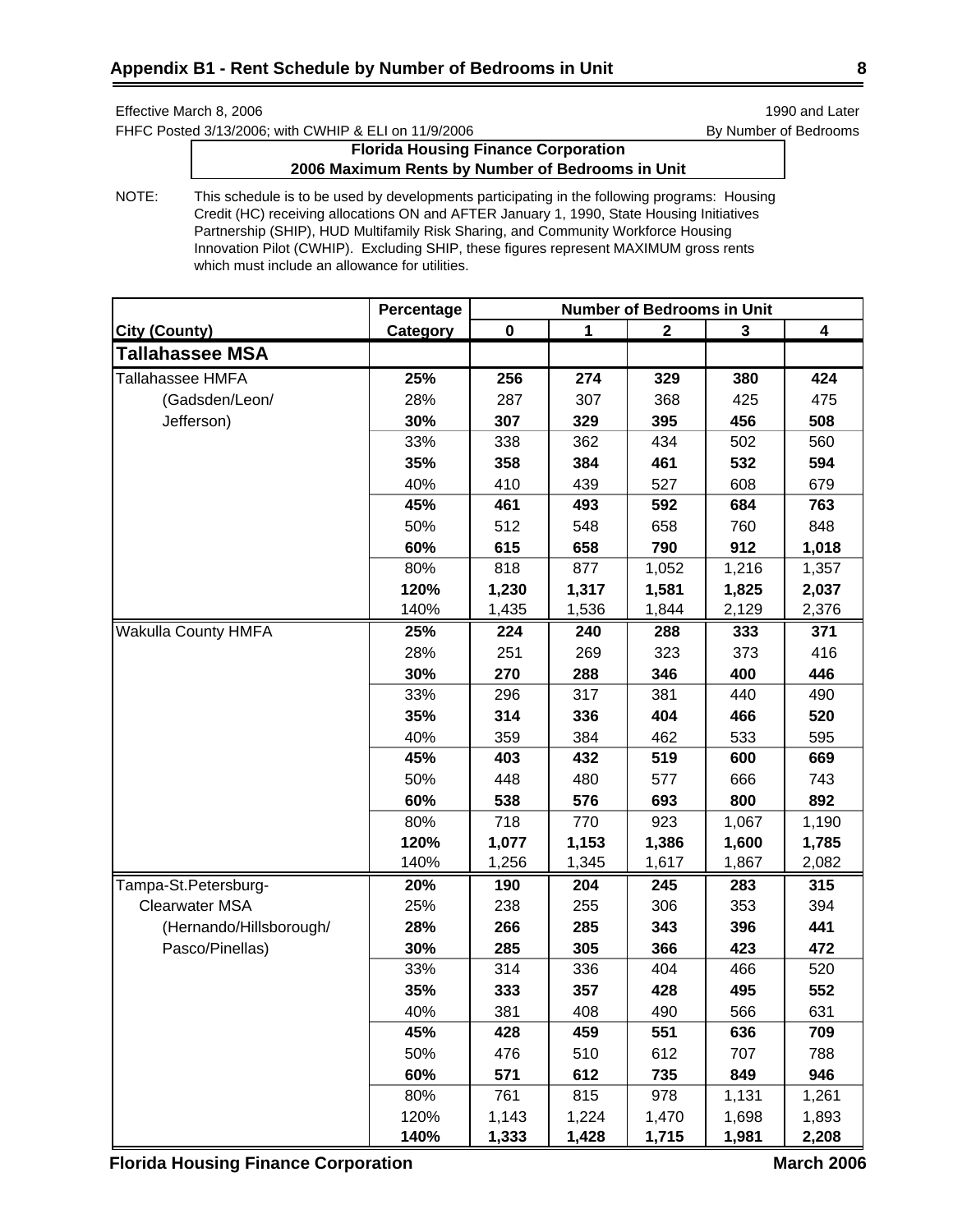FHFC Posted 3/13/2006; with CWHIP & ELI on 11/9/2006 By Number of Bedrooms

# **Florida Housing Finance Corporation 2006 Maximum Rents by Number of Bedrooms in Unit**

|                        | Percentage | <b>Number of Bedrooms in Unit</b> |       |                  |       |       |
|------------------------|------------|-----------------------------------|-------|------------------|-------|-------|
| <b>City (County)</b>   | Category   | 0                                 | 1     | $\boldsymbol{2}$ | 3     | 4     |
| Vero Beach MSA         | 25%        | 243                               | 260   | 312              | 360   | 402   |
| (Indian River)         | 28%        | 272                               | 291   | 350              | 403   | 450   |
|                        | 30%        | 291                               | 311   | 375              | 433   | 482   |
|                        | 33%        | 320                               | 343   | 412              | 476   | 531   |
|                        | 35%        | 340                               | 364   | 437              | 504   | 563   |
|                        | 40%        | 389                               | 416   | 500              | 577   | 644   |
|                        | 45%        | 437                               | 468   | 562              | 649   | 724   |
|                        | 50%        | 486                               | 520   | 625              | 721   | 805   |
|                        | 60%        | 583                               | 624   | 750              | 865   | 966   |
|                        | 80%        | 777                               | 832   | 998              | 1,154 | 1,287 |
|                        | 120%       | 1,167                             | 1,249 | 1,500            | 1,731 | 1,932 |
|                        | 140%       | 1,497                             | 1,603 | 1,925            | 2,221 | 2,479 |
| <b>Bradford County</b> | 25%        | 206                               | 221   | 266              | 307   | 343   |
|                        | 28%        | 231                               | 248   | 298              | 344   | 384   |
|                        | 30%        | 248                               | 266   | 320              | 369   | 411   |
|                        | 33%        | 273                               | 292   | 351              | 405   | 452   |
|                        | 35%        | 289                               | 310   | 372              | 430   | 480   |
|                        | 40%        | 331                               | 354   | 426              | 492   | 549   |
|                        | 45%        | 372                               | 398   | 479              | 553   | 617   |
|                        | 50%        | 413                               | 443   | 532              | 615   | 686   |
|                        | 60%        | 496                               | 531   | 639              | 738   | 823   |
|                        | 80%        | 662                               | 710   | 851              | 984   | 1,097 |
|                        | 120%       | 993                               | 1,063 | 1,278            | 1,476 | 1,647 |
|                        | 140%       | 1,158                             | 1,240 | 1,491            | 1,722 | 1,921 |
| Calhoun County         | 25%        | 193                               | 206   | 248              | 286   | 320   |
|                        | 28%        | 216                               | 231   | 277              | 320   | 358   |
|                        | 30%        | 232                               | 248   | 298              | 344   | 383   |
|                        | 33%        | 254                               | 273   | 327              | 378   | 422   |
|                        | 35%        | 270                               | 289   | 347              | 401   | 448   |
|                        | 40%        | 309                               | 331   | 397              | 458   | 512   |
|                        | 45%        | 347                               | 372   | 446              | 515   | 576   |
|                        | 50%        | 386                               | 413   | 496              | 573   | 640   |
|                        | 60%        | 463                               | 496   | 595              | 687   | 768   |
|                        | 80%        | 617                               | 661   | 793              | 917   | 1,023 |
|                        | 120%       | 927                               | 993   | 1,191            | 1,375 | 1,536 |
|                        | 140%       | 1,081                             | 1,158 | 1,389            | 1,604 | 1,792 |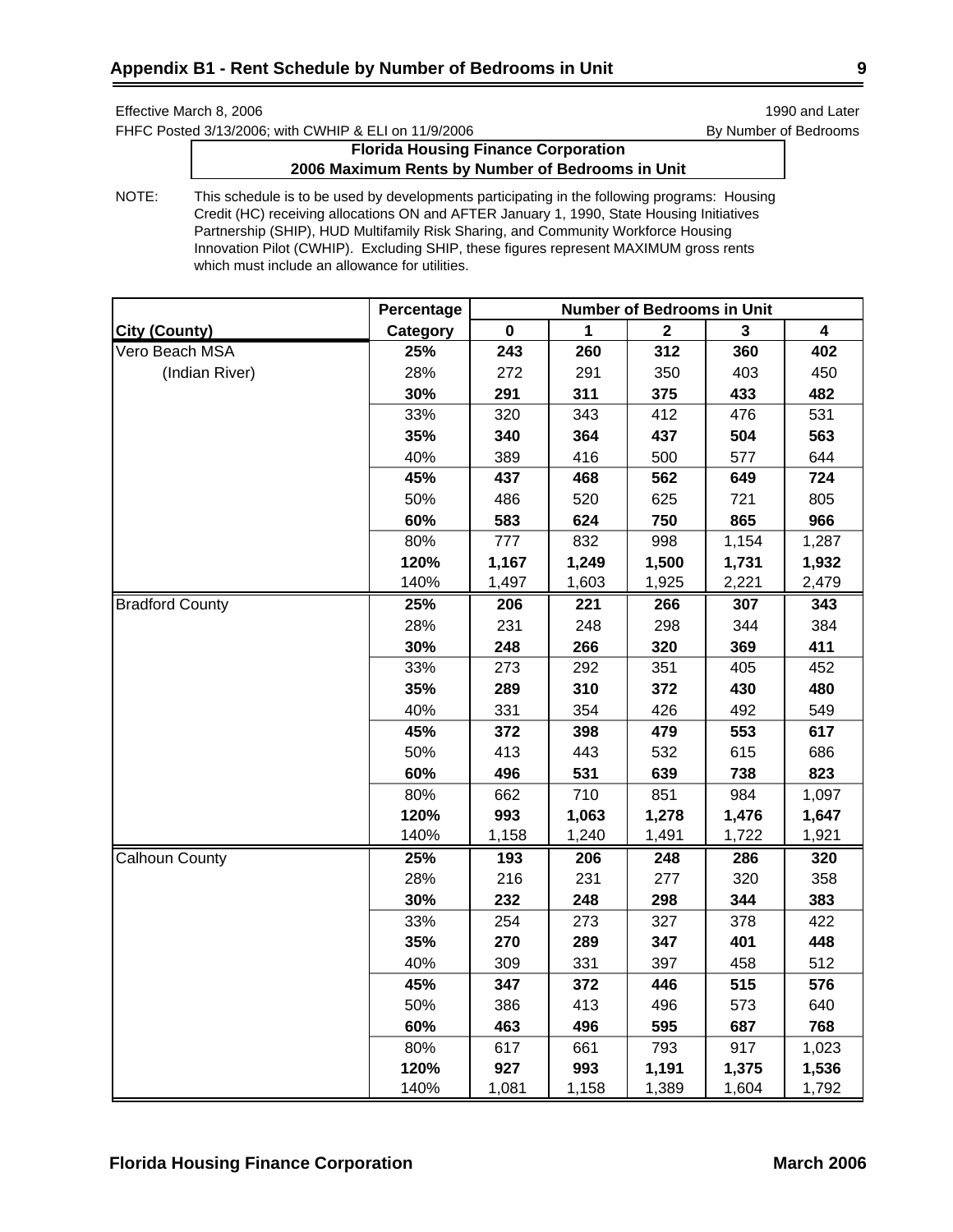FHFC Posted 3/13/2006; with CWHIP & ELI on 11/9/2006 By Number of Bedrooms

# **Florida Housing Finance Corporation 2006 Maximum Rents by Number of Bedrooms in Unit**

|                        | Percentage | <b>Number of Bedrooms in Unit</b> |       |              |       |                         |
|------------------------|------------|-----------------------------------|-------|--------------|-------|-------------------------|
| <b>City (County)</b>   | Category   | $\mathbf 0$                       | 1     | $\mathbf{2}$ | 3     | $\overline{\mathbf{4}}$ |
| <b>Citrus County</b>   | 25%        | 193                               | 206   | 248          | 286   | 320                     |
|                        | 28%        | 216                               | 231   | 277          | 320   | 358                     |
|                        | 30%        | 232                               | 248   | 298          | 344   | 383                     |
|                        | 33%        | 254                               | 273   | 327          | 378   | 422                     |
|                        | 35%        | 270                               | 289   | 347          | 401   | 448                     |
|                        | 40%        | 309                               | 331   | 397          | 458   | 512                     |
|                        | 45%        | 347                               | 372   | 446          | 515   | 576                     |
|                        | 50%        | 386                               | 413   | 496          | 573   | 640                     |
|                        | 60%        | 463                               | 496   | 595          | 687   | 768                     |
|                        | 80%        | 617                               | 661   | 793          | 917   | 1,023                   |
|                        | 120%       | 927                               | 993   | 1,191        | 1,375 | 1,536                   |
|                        | 140%       | 1,081                             | 1,158 | 1,389        | 1,604 | 1,792                   |
| <b>Columbia County</b> | 25%        | 193                               | 206   | 248          | 286   | 320                     |
|                        | 28%        | 216                               | 231   | 277          | 320   | 358                     |
|                        | 30%        | 232                               | 248   | 298          | 344   | 383                     |
|                        | 33%        | 254                               | 273   | 327          | 378   | 422                     |
|                        | 35%        | 270                               | 289   | 347          | 401   | 448                     |
|                        | 40%        | 309                               | 331   | 397          | 458   | 512                     |
|                        | 45%        | 347                               | 372   | 446          | 515   | 576                     |
|                        | 50%        | 386                               | 413   | 496          | 573   | 640                     |
|                        | 60%        | 463                               | 496   | 595          | 687   | 768                     |
|                        | 80%        | 617                               | 661   | 793          | 917   | 1,023                   |
|                        | 120%       | 927                               | 993   | 1,191        | 1,375 | 1,536                   |
|                        | 140%       | 1,081                             | 1,158 | 1,389        | 1,604 | 1,792                   |
| <b>DeSoto County</b>   | 25%        | 193                               | 206   | 248          | 286   | 320                     |
|                        | 28%        | 216                               | 231   | 277          | 320   | 358                     |
|                        | 30%        | 232                               | 248   | 298          | 344   | 383                     |
|                        | 33%        | 254                               | 273   | 327          | 378   | 422                     |
|                        | 35%        | 270                               | 289   | 347          | 401   | 448                     |
|                        | 40%        | 309                               | 331   | 397          | 458   | 512                     |
|                        | 45%        | 347                               | 372   | 446          | 515   | 576                     |
|                        | 50%        | 386                               | 413   | 496          | 573   | 640                     |
|                        | 60%        | 463                               | 496   | 595          | 687   | 768                     |
|                        | 80%        | 617                               | 661   | 793          | 917   | 1,023                   |
|                        | 120%       | 927                               | 993   | 1,191        | 1,375 | 1,536                   |
|                        | 140%       | 1,081                             | 1,158 | 1,389        | 1,604 | 1,792                   |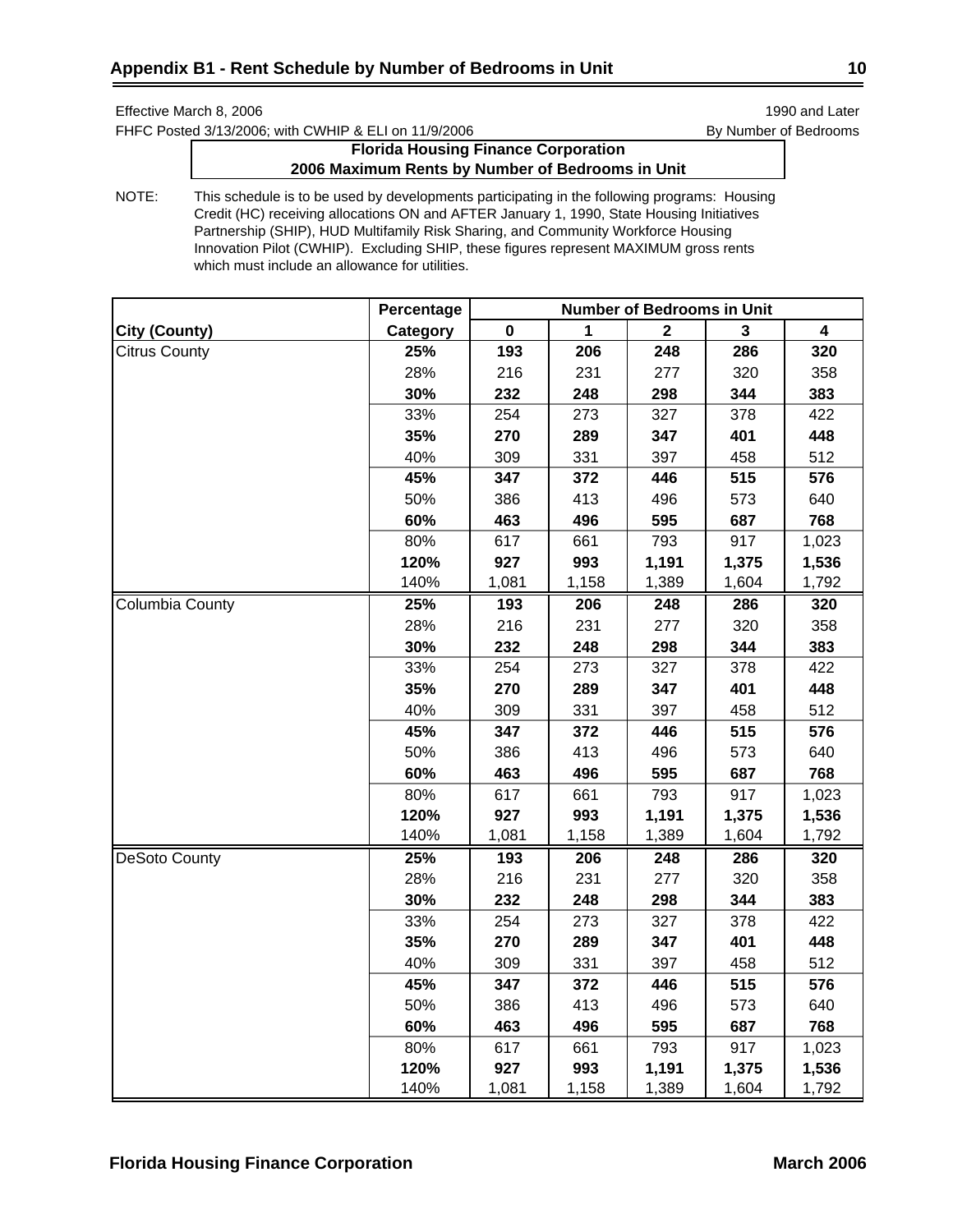FHFC Posted 3/13/2006; with CWHIP & ELI on 11/9/2006 By Number of Bedrooms

# **Florida Housing Finance Corporation 2006 Maximum Rents by Number of Bedrooms in Unit**

|                        | Percentage | <b>Number of Bedrooms in Unit</b> |       |              |       |       |
|------------------------|------------|-----------------------------------|-------|--------------|-------|-------|
| <b>City (County)</b>   | Category   | 0                                 | 1     | $\mathbf{2}$ | 3     | 4     |
| <b>Dixie County</b>    | 25%        | 193                               | 206   | 248          | 286   | 320   |
|                        | 28%        | 216                               | 231   | 277          | 320   | 358   |
|                        | 30%        | 232                               | 248   | 298          | 344   | 383   |
|                        | 33%        | 254                               | 273   | 327          | 378   | 422   |
|                        | 35%        | 270                               | 289   | 347          | 401   | 448   |
|                        | 40%        | 309                               | 331   | 397          | 458   | 512   |
|                        | 45%        | 347                               | 372   | 446          | 515   | 576   |
|                        | 50%        | 386                               | 413   | 496          | 573   | 640   |
|                        | 60%        | 463                               | 496   | 595          | 687   | 768   |
|                        | 80%        | 617                               | 661   | 793          | 917   | 1,023 |
|                        | 120%       | 927                               | 993   | 1,191        | 1,375 | 1,536 |
|                        | 140%       | 1,081                             | 1,158 | 1,389        | 1,604 | 1,792 |
| <b>Flagler County</b>  | 25%        | 243                               | 260   | 312          | 360   | 402   |
|                        | 28%        | 272                               | 291   | 350          | 403   | 450   |
|                        | 30%        | 291                               | 311   | 375          | 433   | 482   |
|                        | 33%        | 320                               | 343   | 412          | 476   | 531   |
|                        | 35%        | 340                               | 364   | 437          | 504   | 563   |
|                        | 40%        | 389                               | 416   | 500          | 577   | 644   |
|                        | 45%        | 437                               | 468   | 562          | 649   | 724   |
|                        | 50%        | 486                               | 520   | 625          | 721   | 805   |
|                        | 60%        | 583                               | 624   | 750          | 865   | 966   |
|                        | 80%        | 777                               | 832   | 998          | 1,154 | 1,287 |
|                        | 120%       | 1,167                             | 1,249 | 1,500        | 1,731 | 1,932 |
|                        | 140%       | 1,361                             | 1,457 | 1,750        | 2,019 | 2,254 |
| <b>Franklin County</b> | 25%        | 193                               | 206   | 248          | 286   | 320   |
|                        | 28%        | 216                               | 231   | 277          | 320   | 358   |
|                        | 30%        | 232                               | 248   | 298          | 344   | 383   |
|                        | 33%        | 254                               | 273   | 327          | 378   | 422   |
|                        | 35%        | 270                               | 289   | 347          | 401   | 448   |
|                        | 40%        | 309                               | 331   | 397          | 458   | 512   |
|                        | 45%        | 347                               | 372   | 446          | 515   | 576   |
|                        | 50%        | 386                               | 413   | 496          | 573   | 640   |
|                        | 60%        | 463                               | 496   | 595          | 687   | 768   |
|                        | 80%        | 617                               | 661   | 793          | 917   | 1,023 |
|                        | 120%       | 927                               | 993   | 1,191        | 1,375 | 1,536 |
|                        | 140%       | 1,081                             | 1,158 | 1,389        | 1,604 | 1,792 |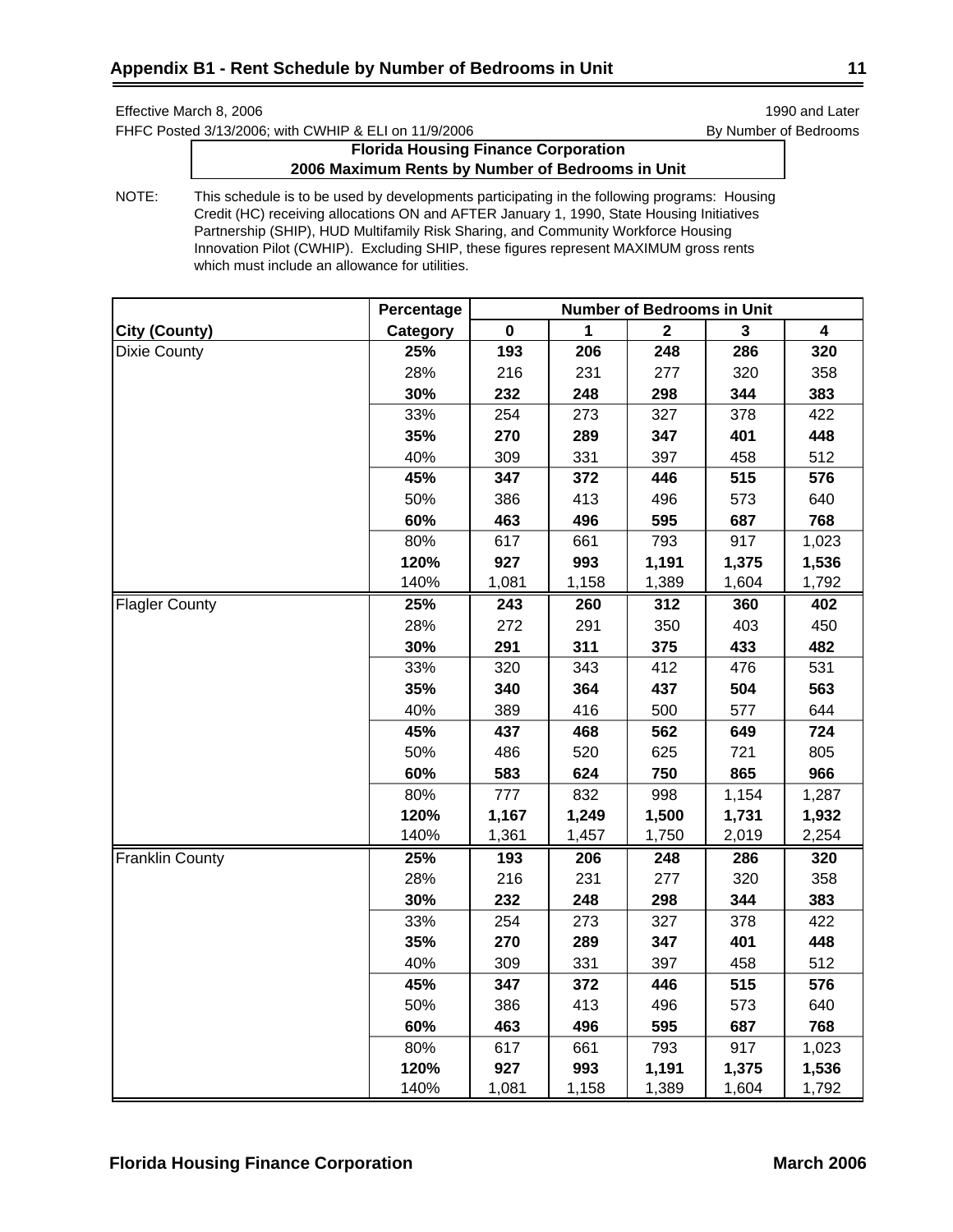FHFC Posted 3/13/2006; with CWHIP & ELI on 11/9/2006 By Number of Bedrooms

# **Florida Housing Finance Corporation 2006 Maximum Rents by Number of Bedrooms in Unit**

|                        | Percentage | <b>Number of Bedrooms in Unit</b> |       |                  |       |       |
|------------------------|------------|-----------------------------------|-------|------------------|-------|-------|
| City (County)          | Category   | 0                                 | 1     | $\boldsymbol{2}$ | 3     | 4     |
| <b>Glades County</b>   | 25%        | 193                               | 206   | 248              | 286   | 320   |
|                        | 28%        | 216                               | 231   | 277              | 320   | 358   |
|                        | 30%        | 232                               | 248   | 298              | 344   | 383   |
|                        | 33%        | 254                               | 273   | 327              | 378   | 422   |
|                        | 35%        | 270                               | 289   | 347              | 401   | 448   |
|                        | 40%        | 309                               | 331   | 397              | 458   | 512   |
|                        | 45%        | 347                               | 372   | 446              | 515   | 576   |
|                        | 50%        | 386                               | 413   | 496              | 573   | 640   |
|                        | 60%        | 463                               | 496   | 595              | 687   | 768   |
|                        | 80%        | 617                               | 661   | 793              | 917   | 1,023 |
|                        | 120%       | 927                               | 993   | 1,191            | 1,375 | 1,536 |
|                        | 140%       | 1,081                             | 1,158 | 1,389            | 1,604 | 1,792 |
| <b>Gulf County</b>     | 25%        | 193                               | 206   | 248              | 286   | 320   |
|                        | 28%        | 216                               | 231   | 277              | 320   | 358   |
|                        | 30%        | 232                               | 248   | 298              | 344   | 383   |
|                        | 33%        | 254                               | 273   | 327              | 378   | 422   |
|                        | 35%        | 270                               | 289   | 347              | 401   | 448   |
|                        | 40%        | 309                               | 331   | 397              | 458   | 512   |
|                        | 45%        | 347                               | 372   | 446              | 515   | 576   |
|                        | 50%        | 386                               | 413   | 496              | 573   | 640   |
|                        | 60%        | 463                               | 496   | 595              | 687   | 768   |
|                        | 80%        | 617                               | 661   | 793              | 917   | 1,023 |
|                        | 120%       | 927                               | 993   | 1,191            | 1,375 | 1,536 |
|                        | 140%       | 1,081                             | 1,158 | 1,389            | 1,604 | 1,792 |
| <b>Hamilton County</b> | 25%        | 193                               | 206   | 248              | 286   | 320   |
|                        | 28%        | 216                               | 231   | 277              | 320   | 358   |
|                        | 30%        | 232                               | 248   | 298              | 344   | 383   |
|                        | 33%        | 254                               | 273   | 327              | 378   | 422   |
|                        | 35%        | 270                               | 289   | 347              | 401   | 448   |
|                        | 40%        | 309                               | 331   | 397              | 458   | 512   |
|                        | 45%        | 347                               | 372   | 446              | 515   | 576   |
|                        | 50%        | 386                               | 413   | 496              | 573   | 640   |
|                        | 60%        | 463                               | 496   | 595              | 687   | 768   |
|                        | 80%        | 617                               | 661   | 793              | 917   | 1,023 |
|                        | 120%       | 927                               | 993   | 1,191            | 1,375 | 1,536 |
|                        | 140%       | 1,081                             | 1,158 | 1,389            | 1,604 | 1,792 |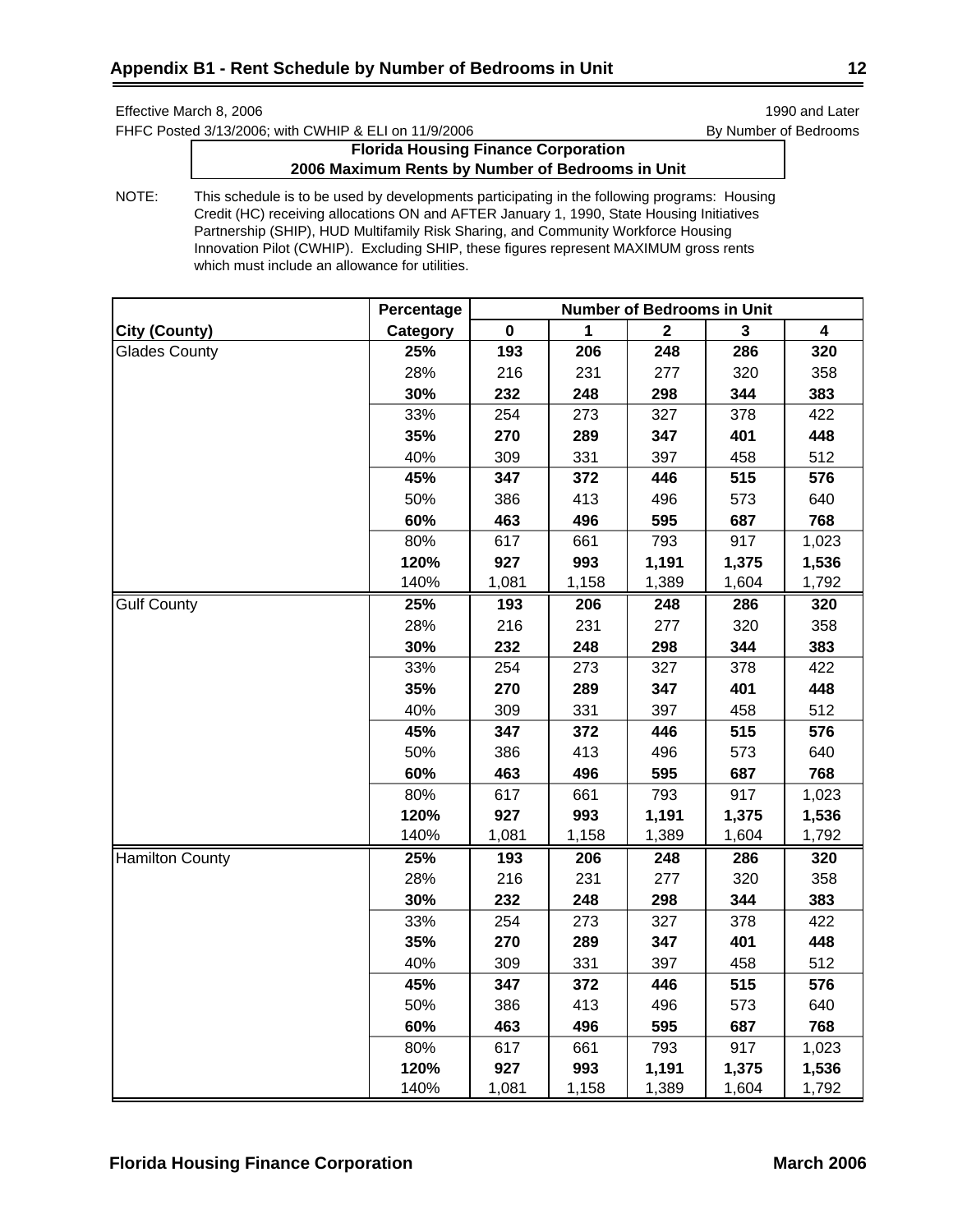FHFC Posted 3/13/2006; with CWHIP & ELI on 11/9/2006 By Number of Bedrooms

# **Florida Housing Finance Corporation 2006 Maximum Rents by Number of Bedrooms in Unit**

|                         | Percentage | <b>Number of Bedrooms in Unit</b> |       |             |       |       |
|-------------------------|------------|-----------------------------------|-------|-------------|-------|-------|
| City (County)           | Category   | $\pmb{0}$                         | 1     | $\mathbf 2$ | 3     | 4     |
| <b>Hardee County</b>    | 25%        | 193                               | 206   | 248         | 286   | 320   |
|                         | 28%        | 216                               | 231   | 277         | 320   | 358   |
|                         | 30%        | 232                               | 248   | 298         | 344   | 383   |
|                         | 33%        | 254                               | 273   | 327         | 378   | 422   |
|                         | 35%        | 270                               | 289   | 347         | 401   | 448   |
|                         | 40%        | 309                               | 331   | 397         | 458   | 512   |
|                         | 45%        | 347                               | 372   | 446         | 515   | 576   |
|                         | 50%        | 386                               | 413   | 496         | 573   | 640   |
|                         | 60%        | 463                               | 496   | 595         | 687   | 768   |
|                         | 80%        | 617                               | 661   | 793         | 917   | 1,023 |
|                         | 120%       | 927                               | 993   | 1,191       | 1,375 | 1,536 |
|                         | 140%       | 1,081                             | 1,158 | 1,389       | 1,604 | 1,792 |
| <b>Hendry County</b>    | 25%        | 193                               | 206   | 248         | 286   | 320   |
|                         | 28%        | 216                               | 231   | 277         | 320   | 358   |
|                         | 30%        | 232                               | 248   | 298         | 344   | 383   |
|                         | 33%        | 254                               | 273   | 327         | 378   | 422   |
|                         | 35%        | 270                               | 289   | 347         | 401   | 448   |
|                         | 40%        | 309                               | 331   | 397         | 458   | 512   |
|                         | 45%        | 347                               | 372   | 446         | 515   | 576   |
|                         | 50%        | 386                               | 413   | 496         | 573   | 640   |
|                         | 60%        | 463                               | 496   | 595         | 687   | 768   |
|                         | 80%        | 617                               | 661   | 793         | 917   | 1,023 |
|                         | 120%       | 927                               | 993   | 1,191       | 1,375 | 1,536 |
|                         | 140%       | 1,081                             | 1,158 | 1,389       | 1,604 | 1,792 |
| <b>Highlands County</b> | 25%        | 201                               | 216   | 259         | 299   | 334   |
|                         | 28%        | 226                               | 242   | 290         | 335   | 374   |
|                         | 30%        | 242                               | 260   | 311         | 360   | 401   |
|                         | 33%        | 266                               | 285   | 342         | 395   | 441   |
|                         | 35%        | 282                               | 302   | 363         | 419   | 468   |
|                         | 40%        | 323                               | 346   | 415         | 479   | 535   |
|                         | 45%        | 363                               | 389   | 466         | 539   | 601   |
|                         | 50%        | 403                               | 432   | 518         | 599   | 668   |
|                         | 60%        | 484                               | 519   | 622         | 719   | 802   |
|                         | 80%        | 646                               | 691   | 830         | 959   | 1,070 |
|                         | 120%       | 969                               | 1,038 | 1,245       | 1,438 | 1,605 |
|                         | 140%       | 1,130                             | 1,211 | 1,452       | 1,678 | 1,872 |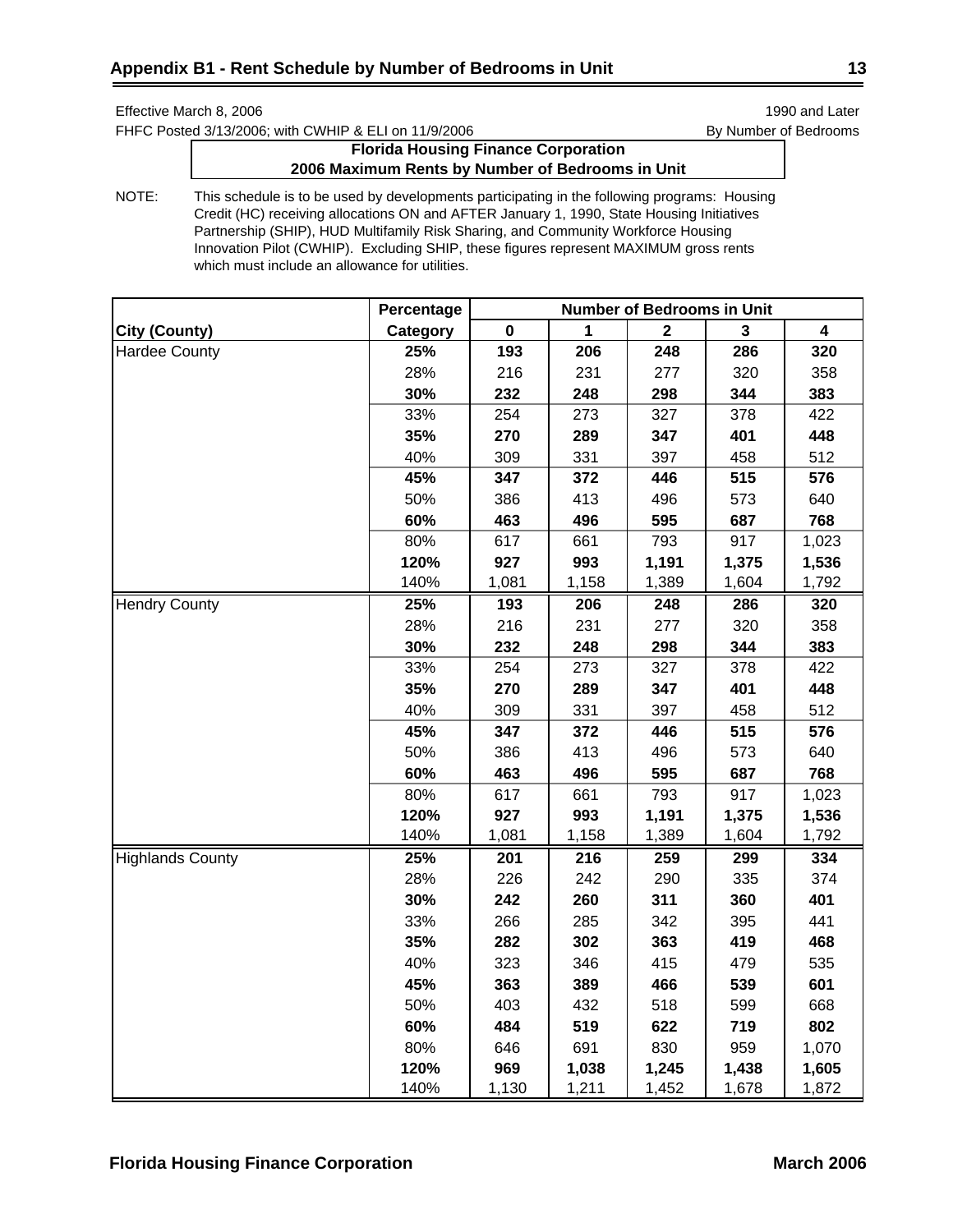FHFC Posted 3/13/2006; with CWHIP & ELI on 11/9/2006 By Number of Bedrooms

# **Florida Housing Finance Corporation 2006 Maximum Rents by Number of Bedrooms in Unit**

|                       | Percentage | <b>Number of Bedrooms in Unit</b> |       |             |       |                         |
|-----------------------|------------|-----------------------------------|-------|-------------|-------|-------------------------|
| <b>City (County)</b>  | Category   | $\pmb{0}$                         | 1     | $\mathbf 2$ | 3     | $\overline{\mathbf{4}}$ |
| <b>Holmes County</b>  | 25%        | 193                               | 206   | 248         | 286   | 320                     |
|                       | 28%        | 216                               | 231   | 277         | 320   | 358                     |
|                       | 30%        | 232                               | 248   | 298         | 344   | 383                     |
|                       | 33%        | 254                               | 273   | 327         | 378   | 422                     |
|                       | 35%        | 270                               | 289   | 347         | 401   | 448                     |
|                       | 40%        | 309                               | 331   | 397         | 458   | 512                     |
|                       | 45%        | 347                               | 372   | 446         | 515   | 576                     |
|                       | 50%        | 386                               | 413   | 496         | 573   | 640                     |
|                       | 60%        | 463                               | 496   | 595         | 687   | 768                     |
|                       | 80%        | 617                               | 661   | 793         | 917   | 1,023                   |
|                       | 120%       | 927                               | 993   | 1,191       | 1,375 | 1,536                   |
|                       | 140%       | 1,081                             | 1,158 | 1,389       | 1,604 | 1,792                   |
| <b>Jackson County</b> | 25%        | 193                               | 206   | 248         | 286   | 320                     |
|                       | 28%        | 216                               | 231   | 277         | 320   | 358                     |
|                       | 30%        | 232                               | 248   | 298         | 344   | 383                     |
|                       | 33%        | 254                               | 273   | 327         | 378   | 422                     |
|                       | 35%        | 270                               | 289   | 347         | 401   | 448                     |
|                       | 40%        | 309                               | 331   | 397         | 458   | 512                     |
|                       | 45%        | 347                               | 372   | 446         | 515   | 576                     |
|                       | 50%        | 386                               | 413   | 496         | 573   | 640                     |
|                       | 60%        | 463                               | 496   | 595         | 687   | 768                     |
|                       | 80%        | 617                               | 661   | 793         | 917   | 1,023                   |
|                       | 120%       | 927                               | 993   | 1,191       | 1,375 | 1,536                   |
|                       | 140%       | 1,081                             | 1,158 | 1,389       | 1,604 | 1,792                   |
| Lafayette County      | 25%        | 193                               | 206   | 248         | 286   | 320                     |
|                       | 28%        | 216                               | 231   | 277         | 320   | 358                     |
|                       | 30%        | 232                               | 248   | 298         | 344   | 383                     |
|                       | 33%        | 254                               | 273   | 327         | 378   | 422                     |
|                       | 35%        | 270                               | 289   | 347         | 401   | 448                     |
|                       | 40%        | 309                               | 331   | 397         | 458   | 512                     |
|                       | 45%        | 347                               | 372   | 446         | 515   | 576                     |
|                       | 50%        | 386                               | 413   | 496         | 573   | 640                     |
|                       | 60%        | 463                               | 496   | 595         | 687   | 768                     |
|                       | 80%        | 617                               | 661   | 793         | 917   | 1,023                   |
|                       | 120%       | 927                               | 993   | 1,191       | 1,375 | 1,536                   |
|                       | 140%       | 1,081                             | 1,158 | 1,389       | 1,604 | 1,792                   |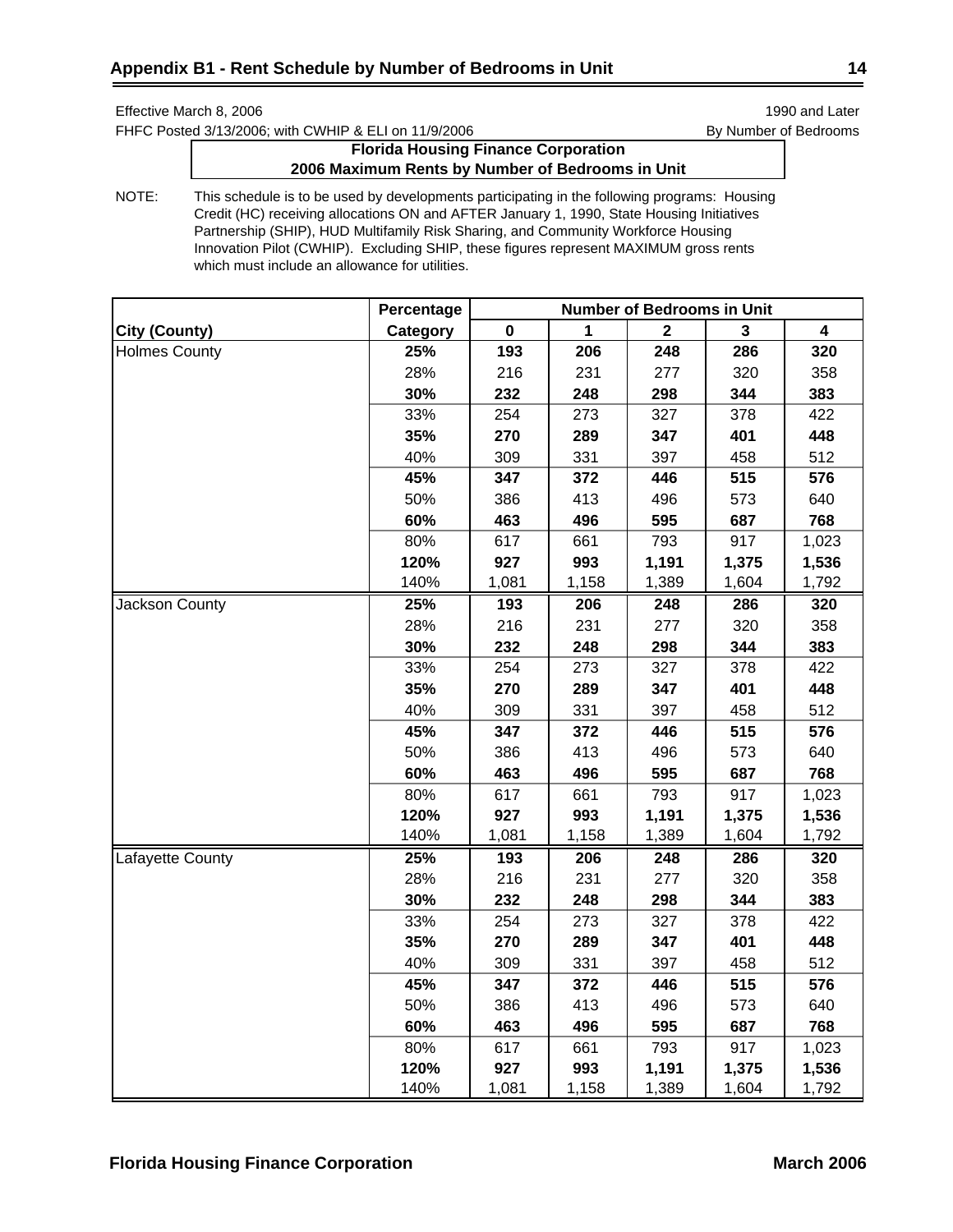FHFC Posted 3/13/2006; with CWHIP & ELI on 11/9/2006 By Number of Bedrooms

# **Florida Housing Finance Corporation 2006 Maximum Rents by Number of Bedrooms in Unit**

|                       | Percentage | <b>Number of Bedrooms in Unit</b> |       |                  |       |       |
|-----------------------|------------|-----------------------------------|-------|------------------|-------|-------|
| City (County)         | Category   | $\pmb{0}$                         | 1     | $\boldsymbol{2}$ | 3     | 4     |
| Levy County           | 25%        | 193                               | 206   | 248              | 286   | 320   |
|                       | 28%        | 216                               | 231   | 277              | 320   | 358   |
|                       | 30%        | 232                               | 248   | 298              | 344   | 383   |
|                       | 33%        | 254                               | 273   | 327              | 378   | 422   |
|                       | 35%        | 270                               | 289   | 347              | 401   | 448   |
|                       | 40%        | 309                               | 331   | 397              | 458   | 512   |
|                       | 45%        | 347                               | 372   | 446              | 515   | 576   |
|                       | 50%        | 386                               | 413   | 496              | 573   | 640   |
|                       | 60%        | 463                               | 496   | 595              | 687   | 768   |
|                       | 80%        | 617                               | 661   | 793              | 917   | 1,023 |
|                       | 120%       | 927                               | 993   | 1,191            | 1,375 | 1,536 |
|                       | 140%       | 1,081                             | 1,158 | 1,389            | 1,604 | 1,792 |
| <b>Liberty County</b> | 25%        | 193                               | 206   | 248              | 286   | 320   |
|                       | 28%        | 216                               | 231   | 277              | 320   | 358   |
|                       | 30%        | 232                               | 248   | 298              | 344   | 383   |
|                       | 33%        | 254                               | 273   | 327              | 378   | 422   |
|                       | 35%        | 270                               | 289   | 347              | 401   | 448   |
|                       | 40%        | 309                               | 331   | 397              | 458   | 512   |
|                       | 45%        | 347                               | 372   | 446              | 515   | 576   |
|                       | 50%        | 386                               | 413   | 496              | 573   | 640   |
|                       | 60%        | 463                               | 496   | 595              | 687   | 768   |
|                       | 80%        | 617                               | 661   | 793              | 917   | 1,023 |
|                       | 120%       | 927                               | 993   | 1,191            | 1,375 | 1,536 |
|                       | 140%       | 1,081                             | 1,158 | 1,389            | 1,604 | 1,792 |
| <b>Madison County</b> | 25%        | 193                               | 206   | 248              | 286   | 320   |
|                       | 28%        | 216                               | 231   | 277              | 320   | 358   |
|                       | 30%        | 232                               | 248   | 298              | 344   | 383   |
|                       | 33%        | 254                               | 273   | 327              | 378   | 422   |
|                       | 35%        | 270                               | 289   | 347              | 401   | 448   |
|                       | 40%        | 309                               | 331   | 397              | 458   | 512   |
|                       | 45%        | 347                               | 372   | 446              | 515   | 576   |
|                       | 50%        | 386                               | 413   | 496              | 573   | 640   |
|                       | 60%        | 463                               | 496   | 595              | 687   | 768   |
|                       | 80%        | 617                               | 661   | 793              | 917   | 1,023 |
|                       | 120%       | 927                               | 993   | 1,191            | 1,375 | 1,536 |
|                       | 140%       | 1,081                             | 1,158 | 1,389            | 1,604 | 1,792 |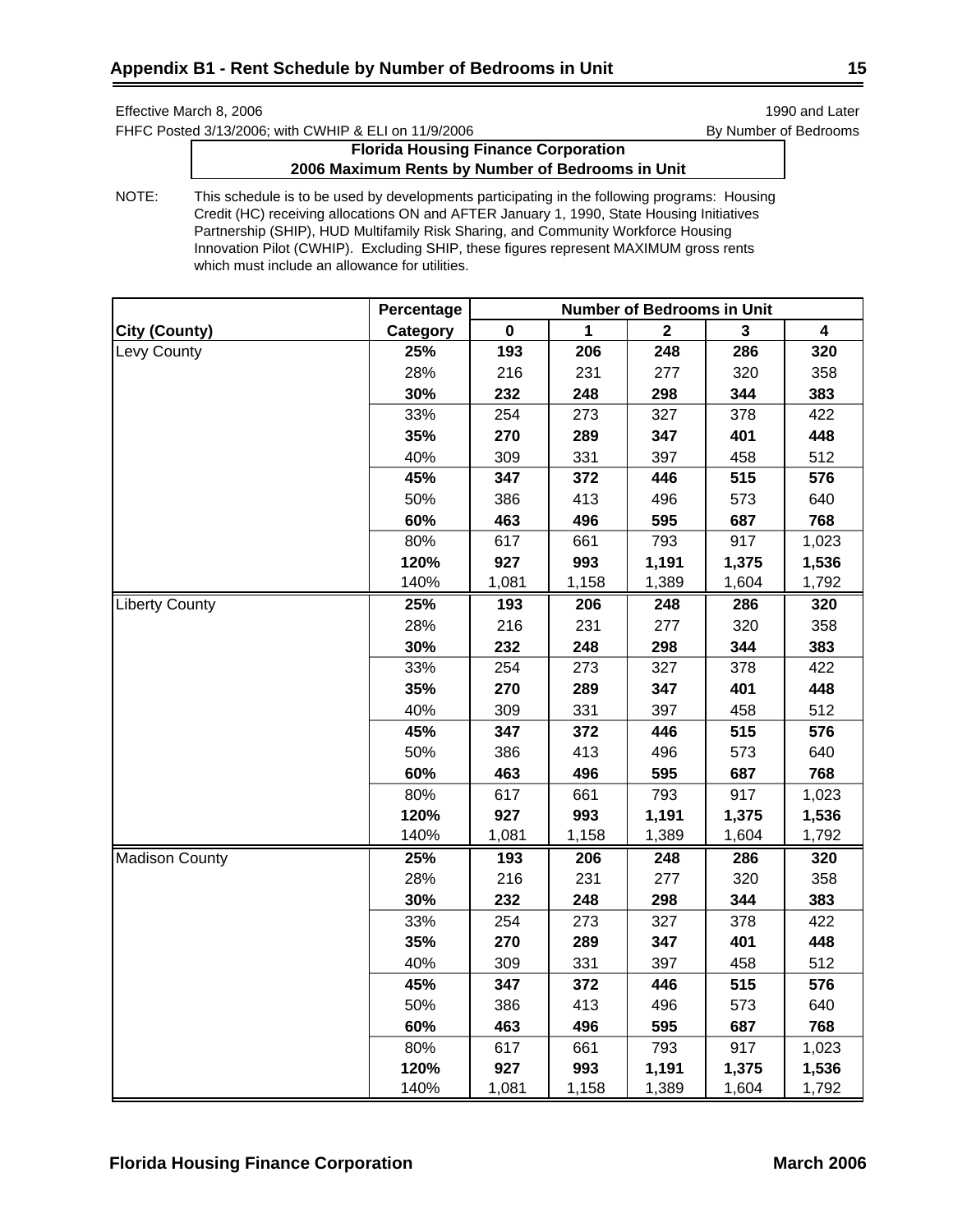FHFC Posted 3/13/2006; with CWHIP & ELI on 11/9/2006 By Number of Bedrooms

# **Florida Housing Finance Corporation 2006 Maximum Rents by Number of Bedrooms in Unit**

|                      | Percentage | <b>Number of Bedrooms in Unit</b> |       |              |       |                         |
|----------------------|------------|-----------------------------------|-------|--------------|-------|-------------------------|
| <b>City (County)</b> | Category   | $\mathbf 0$                       | 1     | $\mathbf{2}$ | 3     | $\overline{\mathbf{4}}$ |
| Monroe County        | 25%        | 266                               | 285   | 343          | 396   | 442                     |
|                      | 28%        | 298                               | 320   | 384          | 444   | 495                     |
|                      | 30%        | 320                               | 343   | 411          | 475   | 531                     |
|                      | 33%        | 352                               | 377   | 452          | 523   | 584                     |
|                      | 35%        | 373                               | 400   | 480          | 555   | 619                     |
|                      | 40%        | 427                               | 457   | 549          | 634   | 708                     |
|                      | 45%        | 480                               | 514   | 617          | 713   | 796                     |
|                      | 50%        | 533                               | 571   | 686          | 793   | 885                     |
|                      | 60%        | 640                               | 686   | 823          | 951   | 1,062                   |
|                      | 80%        | 853                               | 915   | 1,097        | 1,268 | 1,415                   |
|                      | 120%       | 1,281                             | 1,372 | 1,647        | 1,903 | 2,124                   |
|                      | 140%       | 1,494                             | 1,601 | 1,921        | 2,220 | 2,478                   |
|                      | 150%       | 1,601                             | 1,715 | 2,058        | 2,379 | 2,655                   |
| Okeechobee County    | 25%        | 193                               | 206   | 248          | 286   | 320                     |
|                      | 28%        | 216                               | 231   | 277          | 320   | 358                     |
|                      | 30%        | 232                               | 248   | 298          | 344   | 383                     |
|                      | 33%        | 254                               | 273   | 327          | 378   | 422                     |
|                      | 35%        | 270                               | 289   | 347          | 401   | 448                     |
|                      | 40%        | 309                               | 331   | 397          | 458   | 512                     |
|                      | 45%        | 347                               | 372   | 446          | 515   | 576                     |
|                      | 50%        | 386                               | 413   | 496          | 573   | 640                     |
|                      | 60%        | 463                               | 496   | 595          | 687   | 768                     |
|                      | 80%        | 617                               | 661   | 793          | 917   | 1,023                   |
|                      | 120%       | 927                               | 993   | 1,191        | 1,375 | 1,536                   |
|                      | 140%       | 1,081                             | 1,158 | 1,389        | 1,604 | 1,792                   |
| <b>Putnam County</b> | 25%        | 193                               | 206   | 248          | 286   | 320                     |
|                      | 28%        | 216                               | 231   | 277          | 320   | 358                     |
|                      | 30%        | 232                               | 248   | 298          | 344   | 383                     |
|                      | 33%        | 254                               | 273   | 327          | 378   | 422                     |
|                      | 35%        | 270                               | 289   | 347          | 401   | 448                     |
|                      | 40%        | 309                               | 331   | 397          | 458   | 512                     |
|                      | 45%        | 347                               | 372   | 446          | 515   | 576                     |
|                      | 50%        | 386                               | 413   | 496          | 573   | 640                     |
|                      | 60%        | 463                               | 496   | 595          | 687   | 768                     |
|                      | 80%        | 617                               | 661   | 793          | 917   | 1,023                   |
|                      | 120%       | 927                               | 993   | 1,191        | 1,375 | 1,536                   |
|                      | 140%       | 1,081                             | 1,158 | 1,389        | 1,604 | 1,792                   |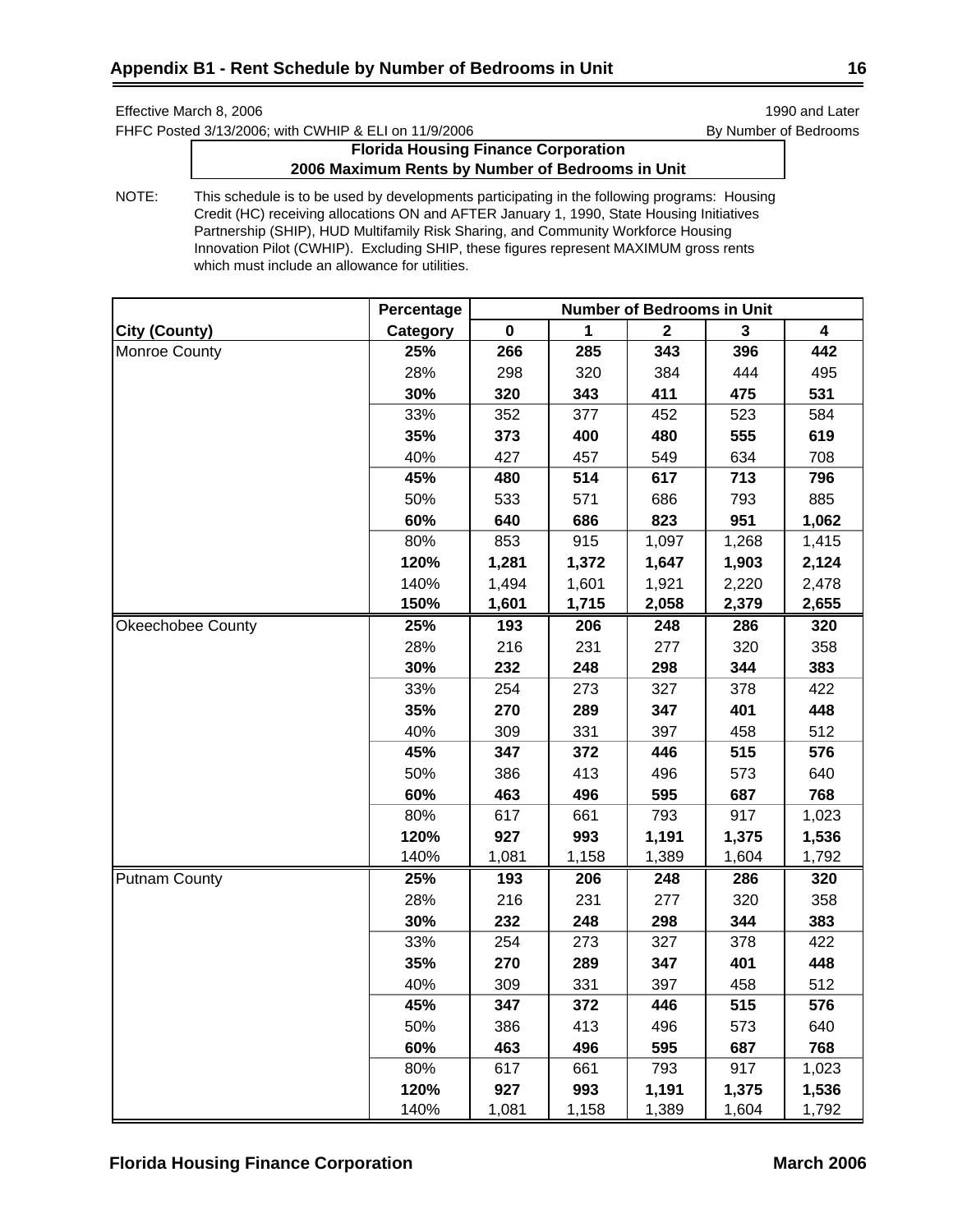FHFC Posted 3/13/2006; with CWHIP & ELI on 11/9/2006 By Number of Bedrooms

# **Florida Housing Finance Corporation 2006 Maximum Rents by Number of Bedrooms in Unit**

|                        | Percentage | <b>Number of Bedrooms in Unit</b> |       |              |       |       |
|------------------------|------------|-----------------------------------|-------|--------------|-------|-------|
| City (County)          | Category   | 0                                 | 1     | $\mathbf{2}$ | 3     | 4     |
| <b>Sumter County</b>   | 25%        | 195                               | 208   | 250          | 289   | 322   |
|                        | 28%        | 218                               | 233   | 280          | 324   | 361   |
|                        | 30%        | 233                               | 250   | 300          | 346   | 387   |
|                        | 33%        | 257                               | 275   | 330          | 381   | 425   |
|                        | 35%        | 273                               | 292   | 350          | 405   | 451   |
|                        | 40%        | 312                               | 334   | 401          | 463   | 516   |
|                        | 45%        | 351                               | 375   | 451          | 520   | 580   |
|                        | 50%        | 390                               | 417   | 501          | 578   | 645   |
|                        | 60%        | 468                               | 501   | 601          | 694   | 774   |
|                        | 80%        | 622                               | 667   | 801          | 925   | 1,032 |
|                        | 120%       | 936                               | 1,002 | 1,203        | 1,389 | 1,548 |
|                        | 140%       | 1,092                             | 1,169 | 1,403        | 1,620 | 1,806 |
| <b>Suwannee County</b> | 25%        | 193                               | 206   | 248          | 286   | 320   |
|                        | 28%        | 216                               | 231   | 277          | 320   | 358   |
|                        | 30%        | 232                               | 248   | 298          | 344   | 383   |
|                        | 33%        | 254                               | 273   | 327          | 378   | 422   |
|                        | 35%        | 270                               | 289   | 347          | 401   | 448   |
|                        | 40%        | 309                               | 331   | 397          | 458   | 512   |
|                        | 45%        | 347                               | 372   | 446          | 515   | 576   |
|                        | 50%        | 386                               | 413   | 496          | 573   | 640   |
|                        | 60%        | 463                               | 496   | 595          | 687   | 768   |
|                        | 80%        | 617                               | 661   | 793          | 917   | 1,023 |
|                        | 120%       | 927                               | 993   | 1,191        | 1,375 | 1,536 |
|                        | 140%       | 1,081                             | 1,158 | 1,389        | 1,604 | 1,792 |
| <b>Taylor County</b>   | 25%        | 193                               | 206   | 248          | 286   | 320   |
|                        | 28%        | 216                               | 231   | 277          | 320   | 358   |
|                        | 30%        | 232                               | 248   | 298          | 344   | 383   |
|                        | 33%        | 254                               | 273   | 327          | 378   | 422   |
|                        | 35%        | 270                               | 289   | 347          | 401   | 448   |
|                        | 40%        | 309                               | 331   | 397          | 458   | 512   |
|                        | 45%        | 347                               | 372   | 446          | 515   | 576   |
|                        | 50%        | 386                               | 413   | 496          | 573   | 640   |
|                        | 60%        | 463                               | 496   | 595          | 687   | 768   |
|                        | 80%        | 617                               | 661   | 793          | 917   | 1,023 |
|                        | 120%       | 927                               | 993   | 1,191        | 1,375 | 1,536 |
|                        | 140%       | 1,081                             | 1,158 | 1,389        | 1,604 | 1,792 |